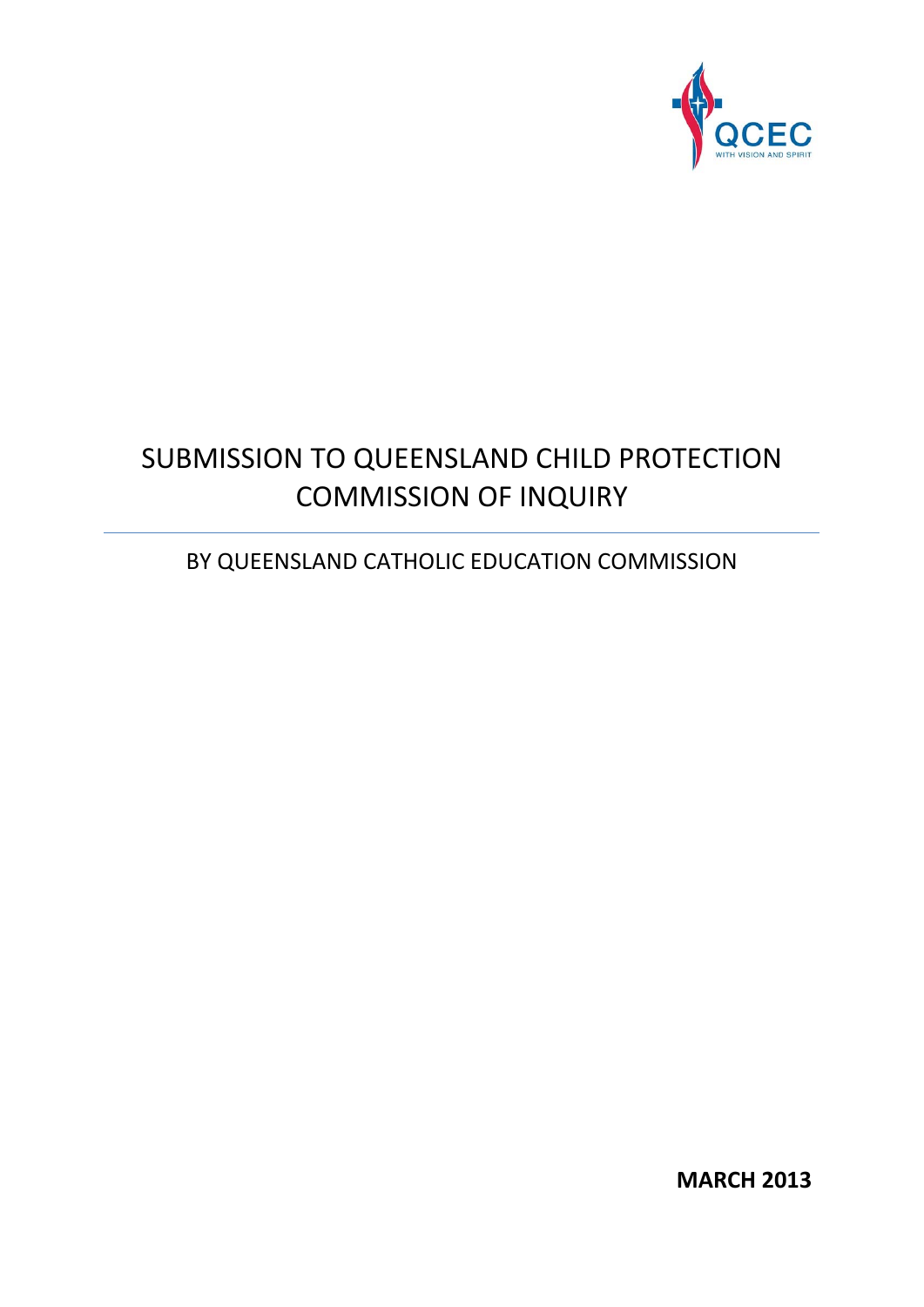## **Table of Contents**

| 1.0  |      |                                                                               |  |
|------|------|-------------------------------------------------------------------------------|--|
| 2.0  |      |                                                                               |  |
| 3.0  |      |                                                                               |  |
|      | (i)  | Legislative issues regarding reporting concerns of abuse and harm11           |  |
|      | (ii) |                                                                               |  |
| 4.0  |      | Unintended Consequences of "Immediate" Mandatory Reporting of Sexual Abuse 19 |  |
| 5.0  |      | Decision-making Tools for Professional Reporters - Child Protection Guide 22  |  |
| 6.0  |      |                                                                               |  |
| 7.0  |      |                                                                               |  |
| 8.0  |      |                                                                               |  |
| 9.0  |      |                                                                               |  |
| 10.0 |      |                                                                               |  |
| 11.0 |      |                                                                               |  |

Appendix 1 ‐ Section 10 of the *Education (Accreditation of Non‐State Schools) Regulation 2001*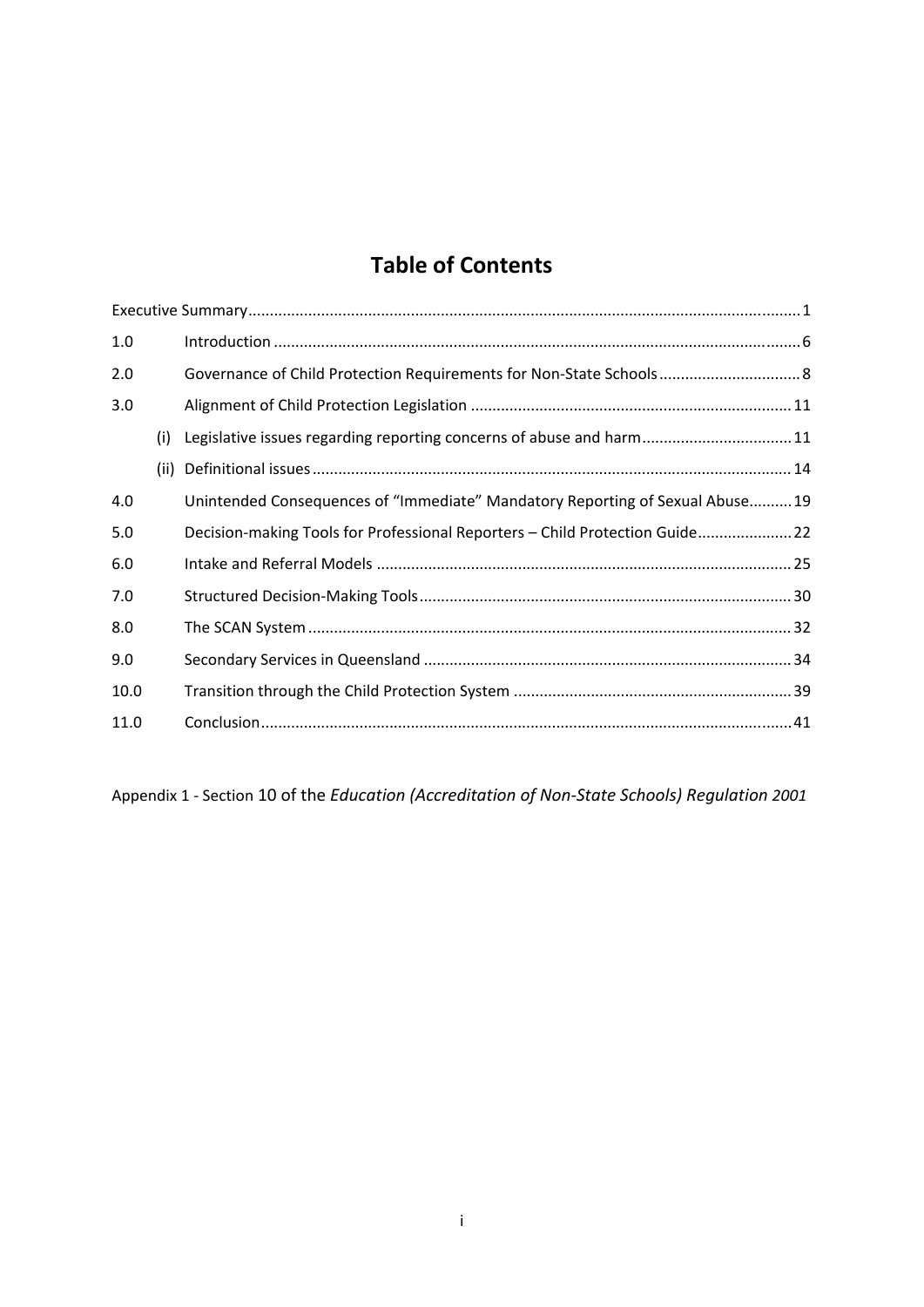## <span id="page-2-0"></span>**Executive Summary**

Queensland Catholic Education Commission (QCEC) is the peak body at state level for twenty‐two Catholic school employing authorities with 135 000 students and 16 000 employees across Queensland.

The QCEC submission is based on advice from the QCEC Student Protection Subcommittee, the members of which are senior child protection and legal practitioners from the Catholic school authorities who have a very close working knowledge of the implementation of current legislative requirements in Queensland Catholic schools.

QCEC wishes to preface this response by stating that Catholic school authorities are fully committed to ensuring the safety of children and young people in Catholic schools in Queensland. This means that Catholic school authorities are also committed to being fully compliant with all legislative and regulatory requirements. In particular, by complying with the accreditation requirements under the *Education (Non‐State Schools Accreditation) Act 2001* and the *Education (Non‐State Schools Accreditation) Regulation 2001,* Catholic schools in Queensland, along with other Queensland non‐state school authorities, have extensive accountabilities which go beyond those of the state schooling sector in Queensland.

This submission contains a number of recommendations for consideration by the Commission of Inquiry, in terms of enhancing consistency across the Queensland education sector in the area of child protection, and affording a greater level of support to children, young people and families. QCEC has made specific comment regarding the legislation and decision‐making processes governing mandatory reporting and the intake and assessment phase of the child protection system.

QCEC acknowledges the significant role of the secondary service system in addressing those young people and families at risk of statutory intervention, and this submission discusses how this system could be appropriately resourced and further developed to achieve high quality outcomes.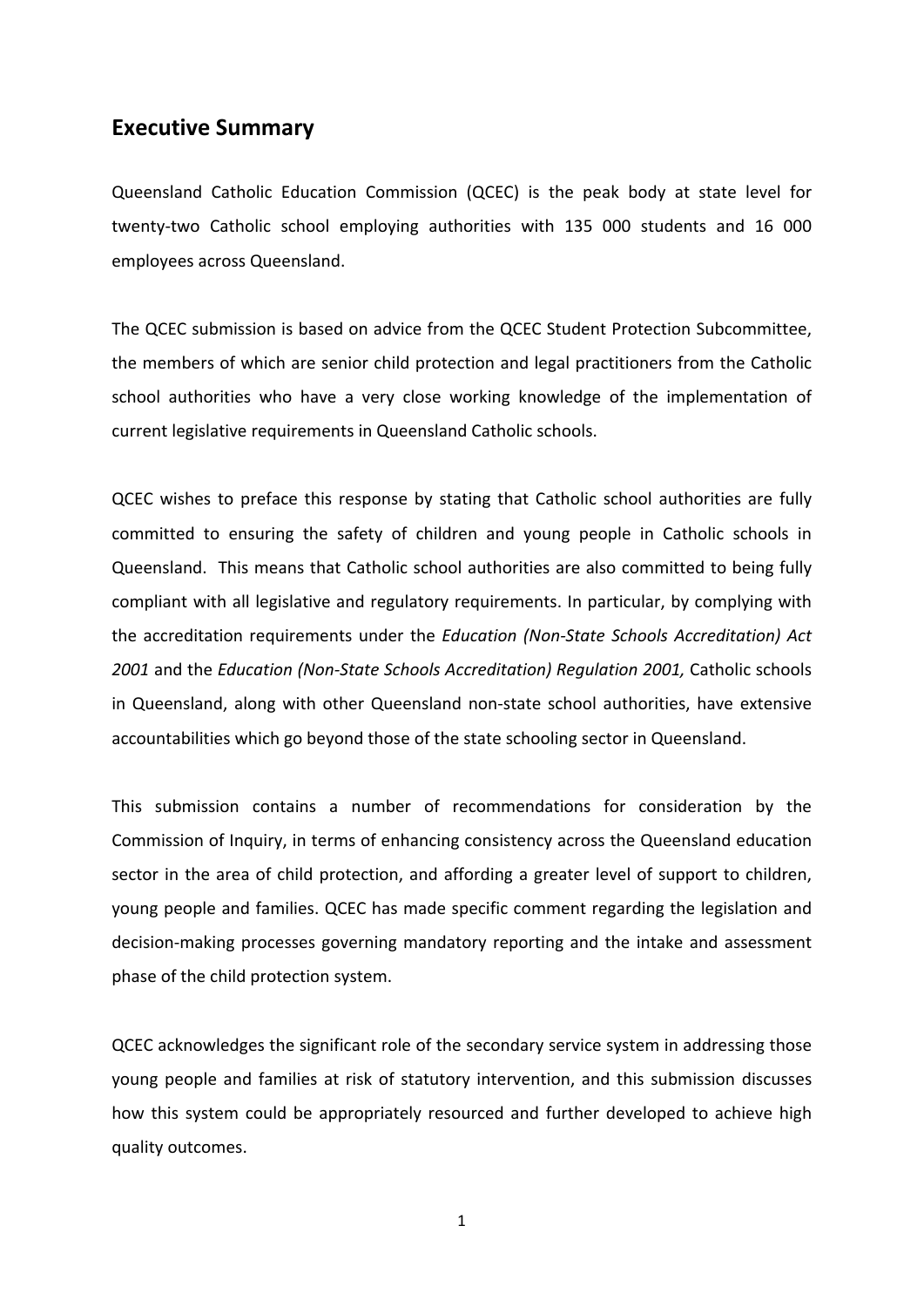In addition, the submission notes how non‐state schools can support young people engaged in the child protection system, including the involvement of education in SCAN (Suspected Child Abuse and Neglect) processes and assisting young people in care to achieve positive education outcomes through appropriate support planning.

The specific recommendations in the body of the submission are summarised as follows:

#### **Recommendation 1.1:**

QCEC recommends that the Commissioner note the scope of this submission set out in Section 1.0 and consider all following recommendations in that context.

## **Recommendation 2.1:**

QCEC recommends that the Commissioner consider how the various government departments and authorities intersect around the governance of child protection requirements for state and non-state schools, and indeed other organisations working with children and young people, with the aim of improving consistency in oversight and implementation.

#### **Recommendation 3.1:**

It is recommended that the Commissioner examine the current child protection legislation which impacts on all sectors, both government and non-government, with the purpose of attempting to clarify and simplify child protection responsibilities across all professional disciplines and sectors as reflected in child protection legislation in other Australian State Jurisdictions. This would enhance consistency in implementation across key organisations working with children so as to ensure effective and consistent responses and subsequent best long term outcome for children and young people and their families.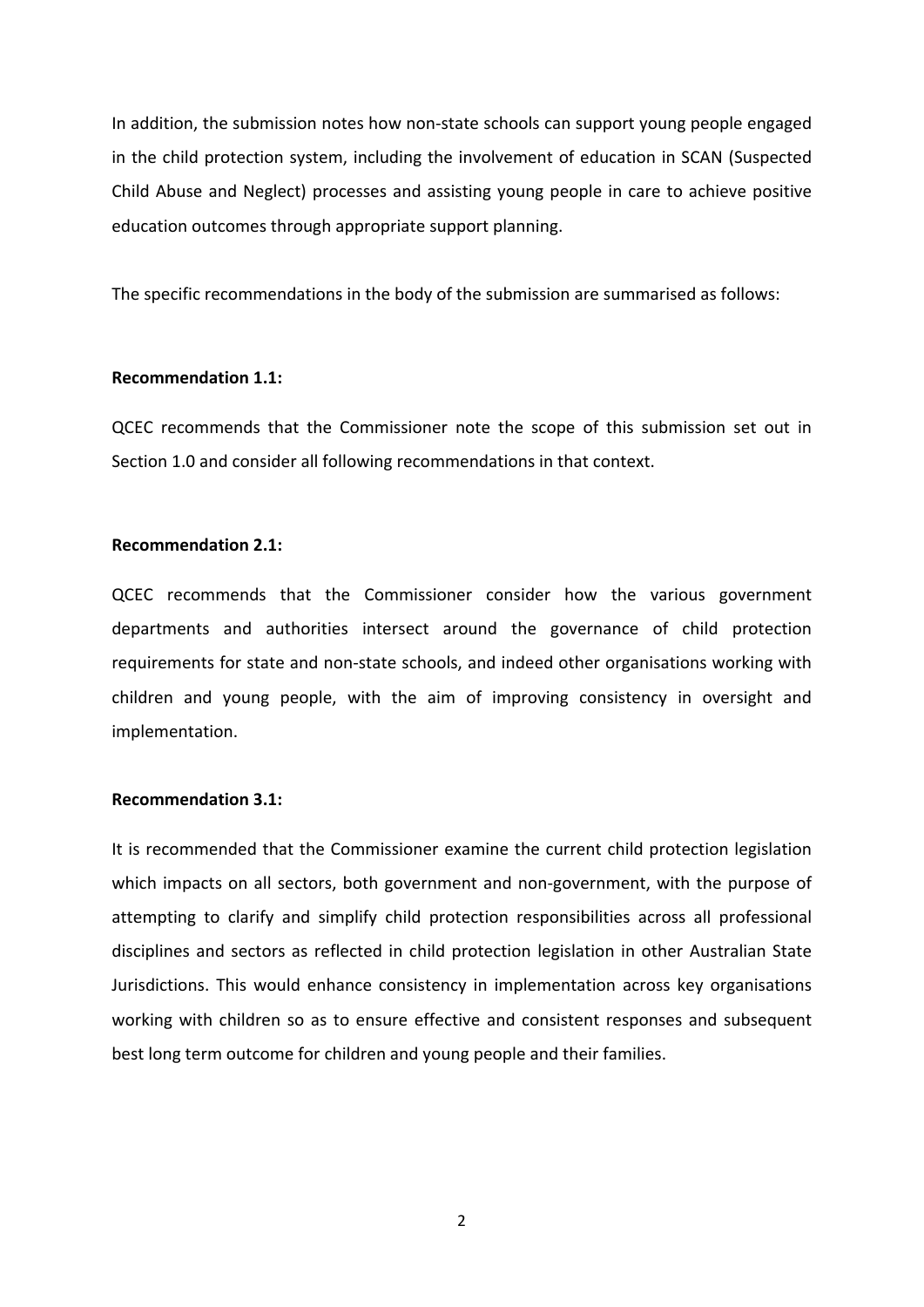#### **Recommendation 4.1:**

In the review of child protection legislation governing schools, it is proposed that further consideration be given to the use of the term "*immediately"* in the mandatory reporting of sexual abuse and likely sexual abuse of a student by any person. It is acknowledged that these issues should definitely be reported. However, the timeframe of having to report immediately can have significant unintended negative consequences for the child or young person involved when the child or young person is not in any immediate risk of harm.

#### **Recommendation 5.1:**

While QCEC acknowledges the potential benefits of decision-making guides/tools such as the proposed Child Protection Guide, it is recommended that implementation be deferred until all child protection legislation impacting on all sectors is aligned and a more robust state‐wide secondary system is in place.

## **Recommendation 6.1:**

QCEC recommends that delivery of intake services by the Department of Communities, Child Safety and Disability Services' Regional Intake Service (RIS) remains in place and be enhanced, through a focus on consistency and working actively with the secondary service system to meet the needs of children and families.

#### **Recommendation 7.1:**

It is recommended that any changes to the Structured Decision‐Making Tool be *evidence based*, noting the review and validation studies undertaken by the Wisconsin Research Center regarding the tool on which the Queensland SDM is based.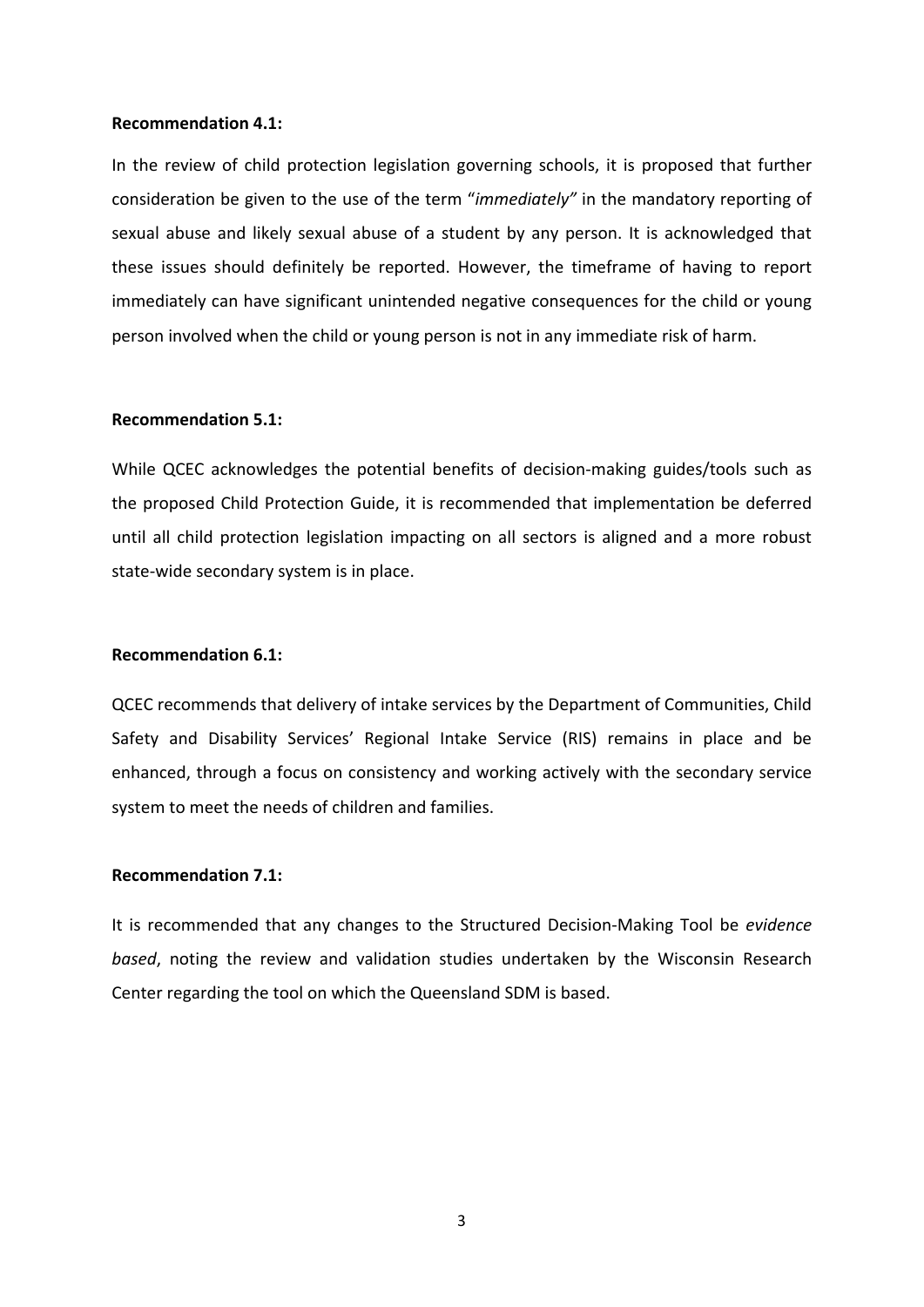## **Recommendation 7.2:**

As Queensland has implemented the decision‐making tool since 2006 and has managed a significant number of intakes through the system over this period, there is the intrinsic ability to utilise this data and review the efficacy of the system in the Queensland context. Any changes to the system should be based on the findings of such a review.

## **Recommendation 8.1:**

QCEC strongly supports the retention of the SCAN system and supports the proposal put forward by the Commission which is as follows:

*"The Commission is exploring the option of providing a range of different responses to notifications which might involve the family, in certain cases, being provided with a family assessment and timely services without a formal determination or substantiation of child abuse or neglect.* 

*If such a model is considered suitable for Queensland, a review of the current SCAN model may need to be undertaken to ensure that families receiving a response from a 'differential pathway' can be referred to SCAN. Such a review should include provisions for the inclusion, as core members of SCAN, of non‐government agencies that are responsible for specific pathways."* 

## **Recommendation 9.1:**

It is recommended that the Commissioner further scope the availability and resourcing of secondary child protection services in Queensland, and explore how formalised and coordinated approaches to family intervention can mitigate the risks towards children and families failing to receive appropriate responses which subsequently place them at greater likelihood of involvement in the Child Protection system.

## **Recommendation 9.2:**

It is recommended that an intensive targeted secondary service network be developed to address the growing gap that exists between families who voluntarily and willingly access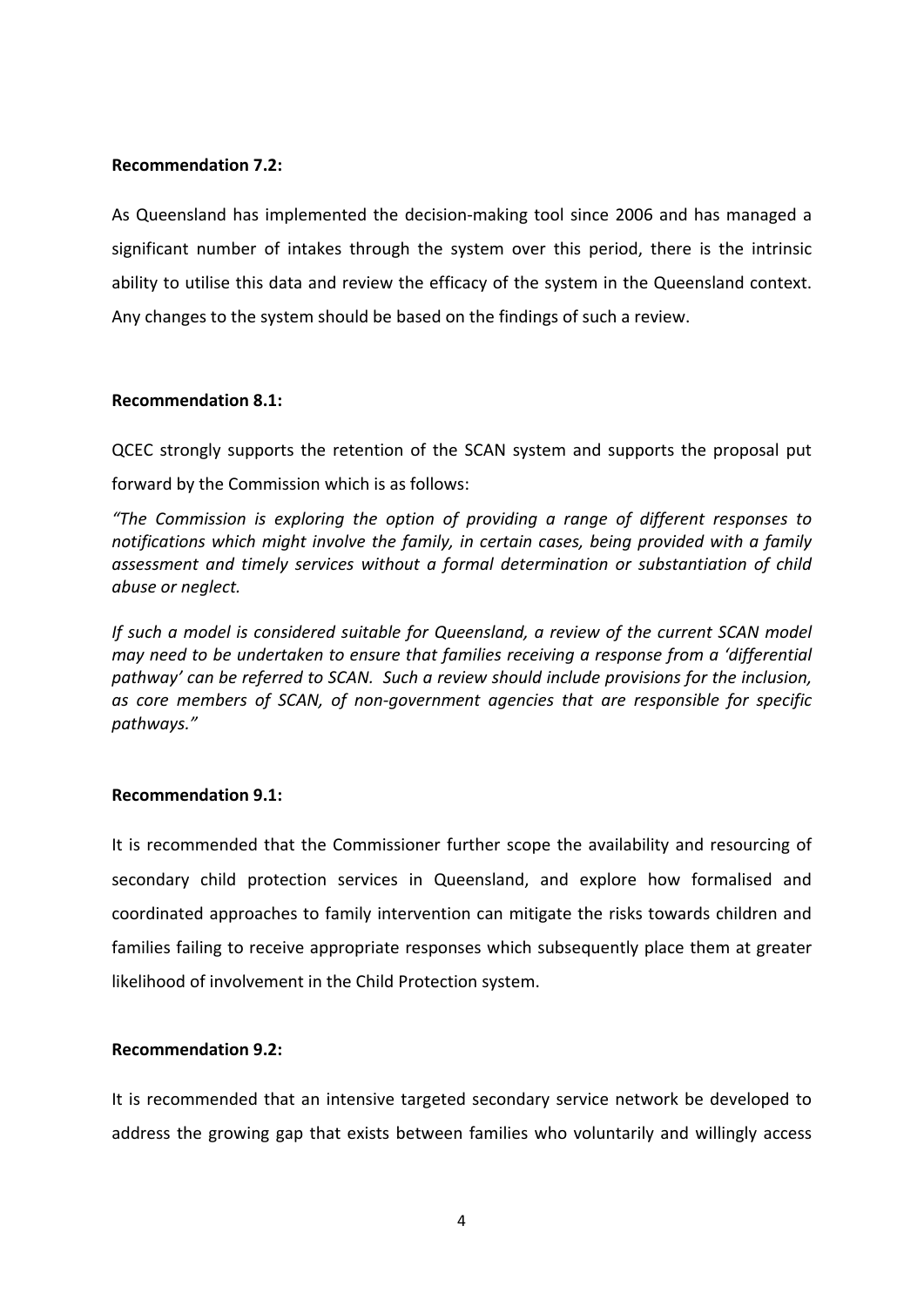supports and families who are resistant or not able to access supports even when a facilitated referral process is activated.

#### **Recommendation 10.1:**

That the Commission formally acknowledge that schools play an important role in their connection with children and young people in the care of the State. It is proposed that schools be funded appropriately so they can better assist students in care of the State when they are at school, and also when they are transitioning out of the child protection system and educational environment.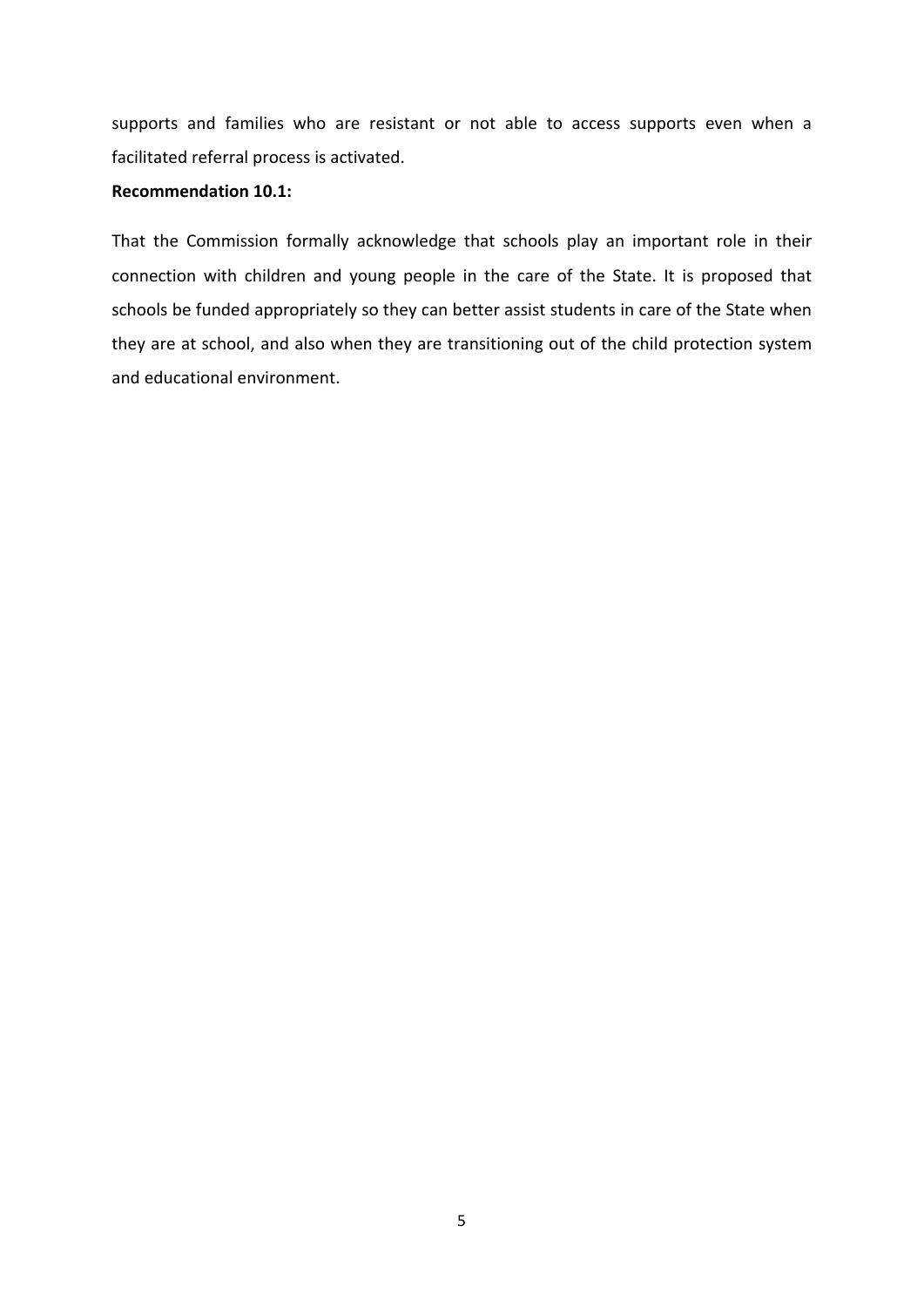## <span id="page-7-0"></span>**1.0 Introduction**

This submission attempts to comment on issues that are of particular relevance and importance to Catholic schools in Queensland. The Queensland Catholic Education Commission's (QCEC) response will focus on the following issues.

- Governance of child protection requirements for non‐state schools
- Alignment of relevant child protection legislation
- Mandatory reporting issues
- Mechanisms to assist professionals report concerns about children
- Intake and Referral Models
- Structured Decision-Making Tools used by Child Safety Services
- The SCAN (Suspected Child Abuse and Neglect) system
- Secondary Services in Queensland
- Transition from the Statutory Child Protection System

QCEC respectfully acknowledges the historical and contemporary issues that impact upon Aboriginal and Torres Strait Islander communities, which both encompass and extend beyond the Queensland child protection system.

It is also noted that Catholic schools in Queensland do have Aboriginal and Torres Strait Islander children and young people enrolled who have been, or may be, involved with the child protection system in Queensland. Within these schools there are specific policies around the inclusion and education of Aboriginal and Torres Strait Islander children and young people and the schools' written procedures for student protection make reference to these children and young people.

This submission does not propose any detailed strategies for reducing the over‐ representation of Aboriginal and Torres Strait Islander children in the child protection system, though it is acknowledged that many of the issues identified in the submission are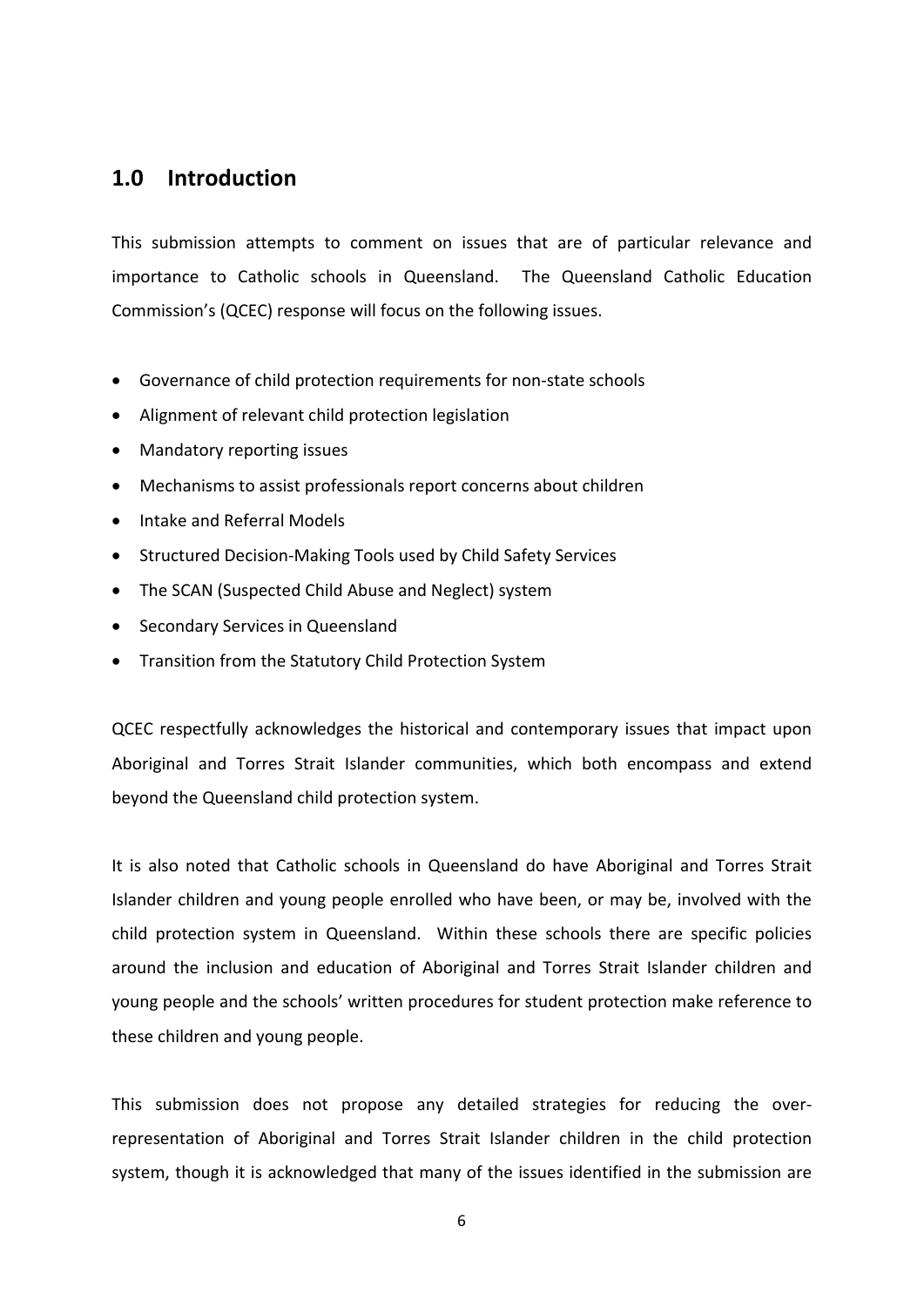relevant to Aboriginal and Torres Strait Islander communities. QCEC supports the significant work undertaken by a number of government and non‐government agencies to address the over‐representation of Aboriginal and Torres Strait Islander children in the child protection system and is committed to fulfilling its role in working collaboratively with these organisations.

## **Recommendation 1.1:**

**QCEC recommends that the Commissioner note the scope of this submission and consider all following recommendations in that context.**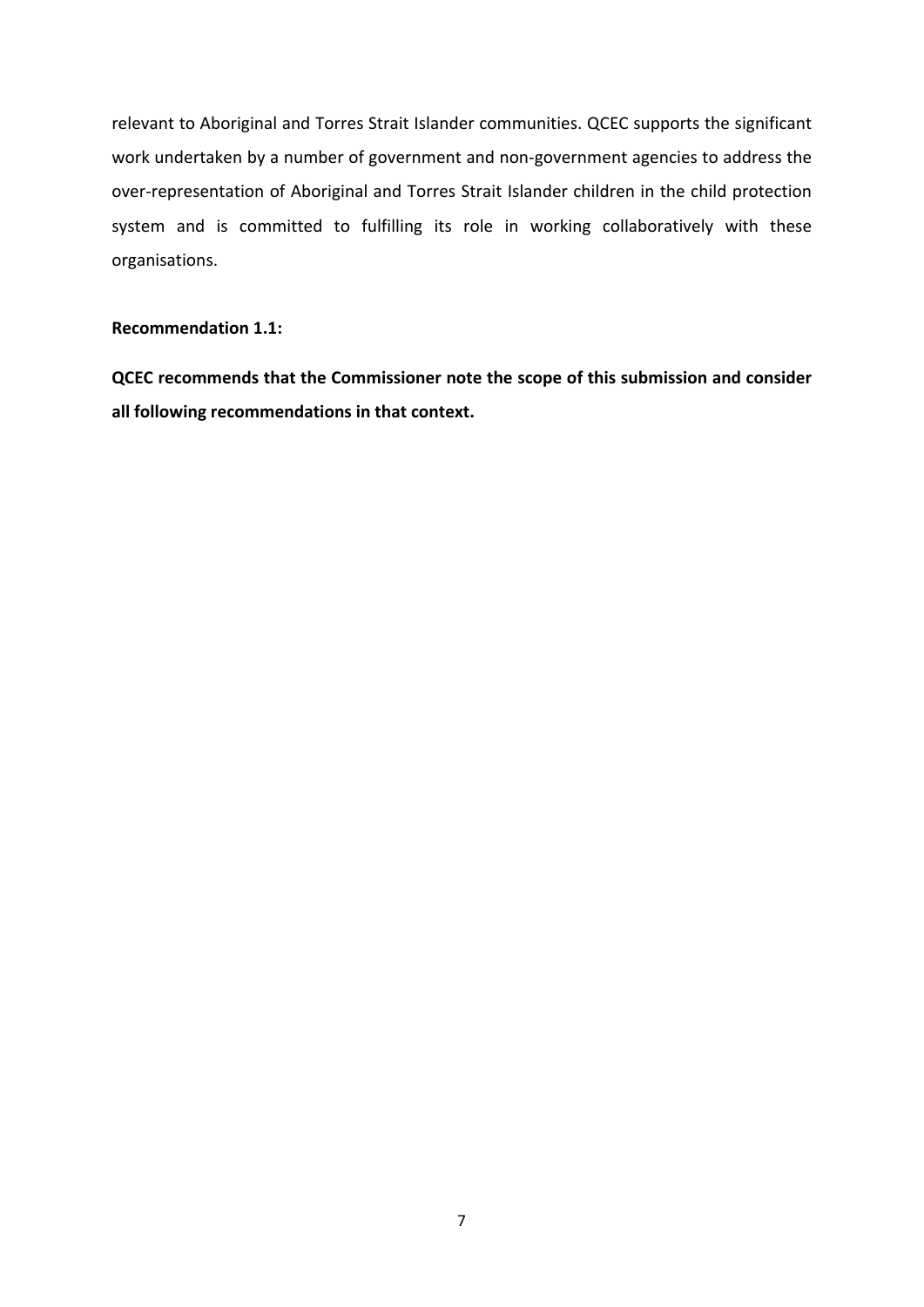## <span id="page-9-0"></span>**2.0 Governance of Child Protection Requirements for Non‐State Schools**

QCEC wishes to bring to the Inquiry's attention a question posed in the September 2012 Paper issued by the Commission entitled "*Queensland Child Protection Commission of Inquiry: emerging issues"*. In this paper the Commission identified six key issues that had been considered over the first two months of the inquiries operation. The first issue listed was that of "*Mandatory Reporting*". Under this heading and at page 3 of the paper, the following paragraph can be found:

*"In this context, questions for the Queensland Child Protection Commission of Inquiry include: do the Department of Communities, Child Safety and Disability and the Commission for Children and Young People and Child Guardian monitor and have input into the policies and practices of non‐government schools and churches with regard to the handling of the suspected and alleged abuse of children? How is compliance with these policies and practices regulated and enforced? How is non‐compliance dealt with? What external and internal mechanisms are in place for reviewing, standardising and improving them?"*

It is intended that these questions raised by the Inquiry regarding non‐state schools will be addressed in this QCEC submission from a Catholic schools' perspective, however the following is a brief reply to these questions:

Non‐state schools are governed by three main Acts and Regulations which means that in responding to student protection concerns and meeting legislative and accreditation requirements, non‐state schools are accountable to several government departments and authorities including:

- The Commission for Children and Young People and Child Guardian
- The Non-State Schools Accreditation Board (NSSAB)
- The Department of Communities, Child Safety Services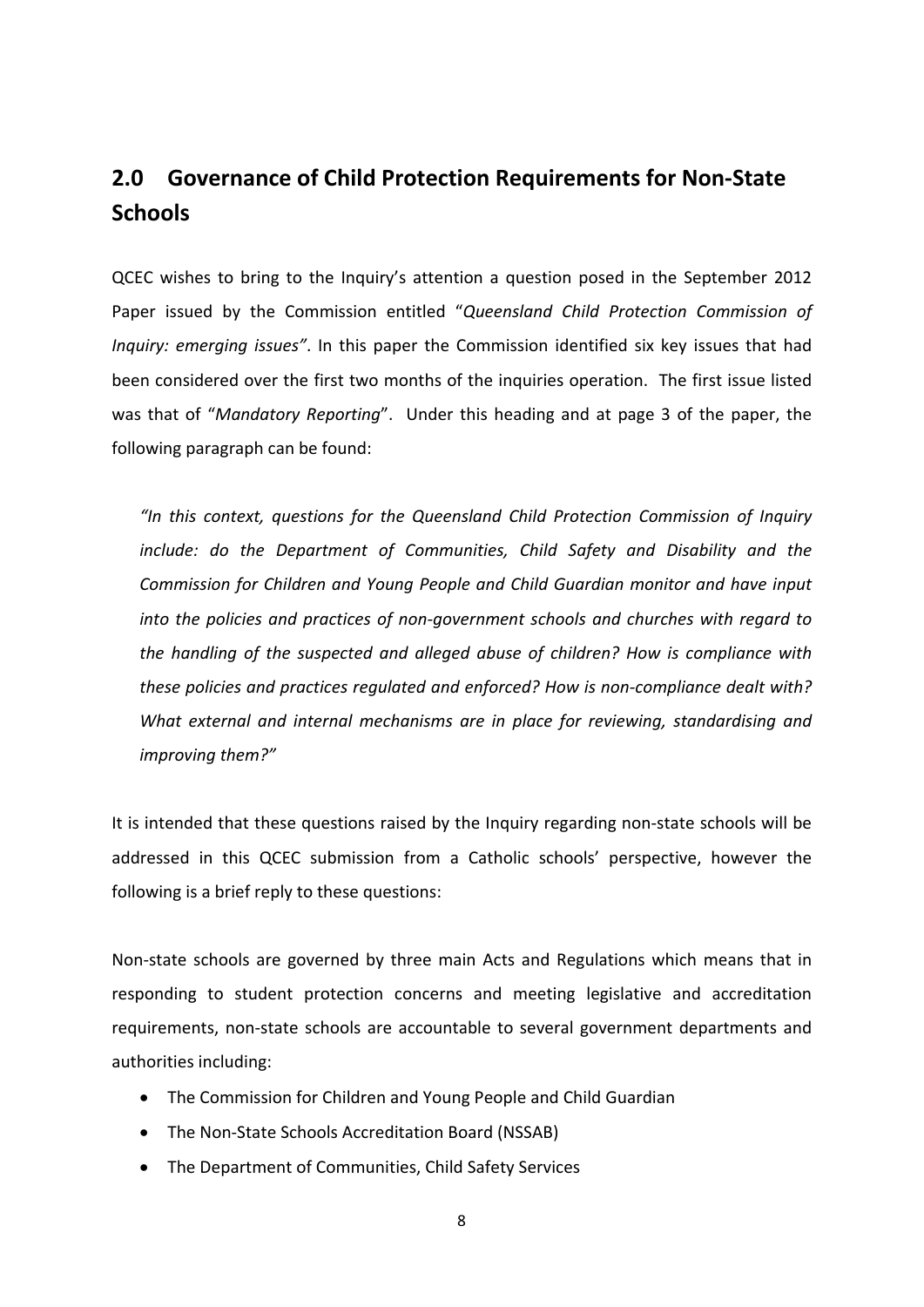#### • Queensland Police

The Non‐State Schools Accreditation Board (NSSAB) plays a significant role in the assessment of the policies and processes of non‐state schools. This is undertaken through both scheduled and random auditing of schools and their policies and processes by the NSSAB. This includes the oversight of student protection policies and processes as prescribed by Section 10 of the *Education (Accreditation of Non‐State schools) Regulation 2001*. (See Appendix 1) The requirements imposed under this legislation are for **non‐state schools only**.

Sections 171 and 172 of the *Commission for Children and Young People and Child Guardian Act 2000* mandate that regulated businesses, (which includes both state and non‐state schools) must have a risk management strategy that:

*(a)* "*implements employment practices and procedures to promote the wellbeing of a child affected by the regulated employment and to protect the child from harm; and (b) includes the matters prescribed under a regulation."* 

Again, the legislation prescribes a penalty for failing to develop and implement a Risk Management Strategy, with Section 3 of the *Commission for Children and Young People and Child Guardian Regulation 2011* detailing the matters to be addressed in the Risk Management Strategy including:

*"policies and procedures for handling disclosures or suspicions of harm, including reporting guidelines"*

No specific requirements are contained within the *Commission for Children and Young People and Child Guardian Act or Regulation* for the mandatory reporting of disclosures or suspicion of harm, nor are the agencies required to receive such reports mandated.

There are varied compliance oversight mechanisms in place and presently undertaken by the Commission for Children and Young People of non‐state schools. However, random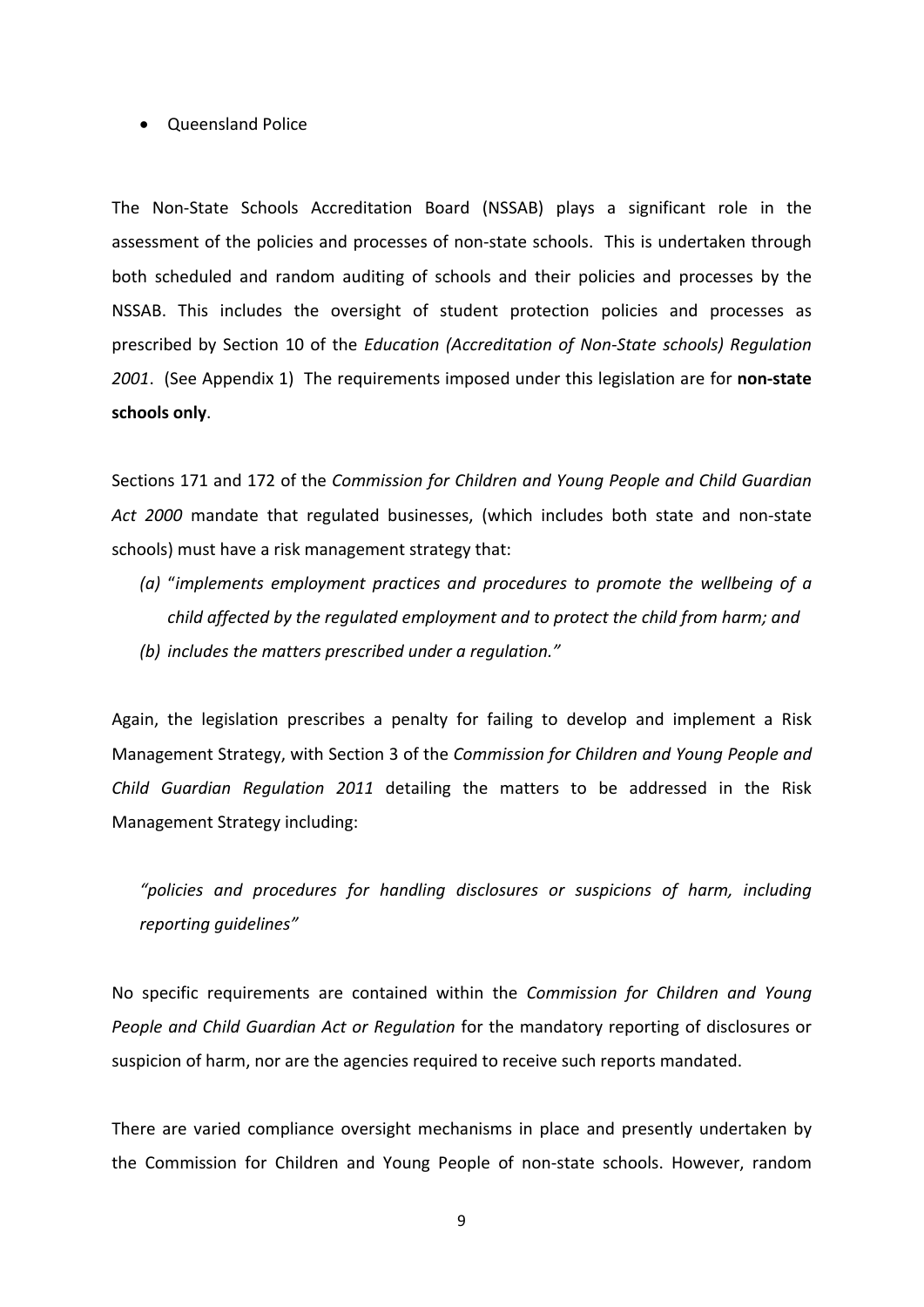audits can be undertaken by the Commission at any time to verify that a Child Protection Risk Management Strategy which includes appropriate Blue Card registration is in place.

QCEC is also aware that Catholic schools in Queensland work to develop partnerships with relevant statutory authorities. For example, QCEC has developed agreed protocols with Queensland Police and Department of Communities ‐ Child Safety and Disability Services regarding the attendance of these authorities at Catholic schools to interview children. A copy of these protocols can be made available to the Commission upon request. More detailed comment about the legislation governing Catholic schools in Queensland follows.

#### **Recommendation 2.1:**

**QCEC recommends that the Commissioner consider how the various government departments and authorities intersect around the governance of child protection requirements for state and non‐state schools, and indeed other organisations working with children and young people, with the aim of improving consistency in oversight and implementation.**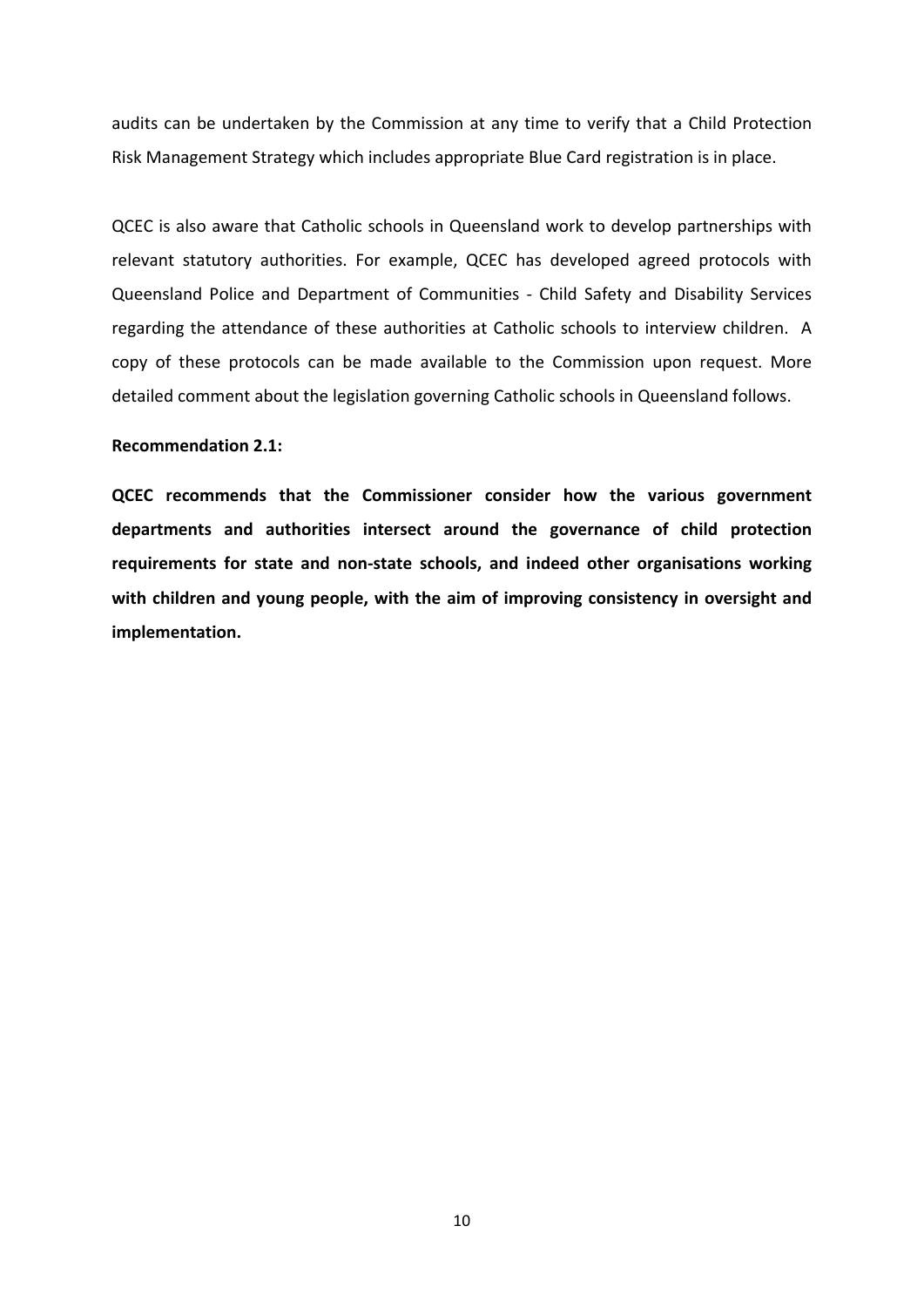## <span id="page-12-0"></span>**3.0 Alignment of Child Protection Legislation**

Comments follow regarding these issues relating to legislation and associated matters:

- *(i) Legislative issues regarding reporting concerns of abuse and harm*
- *(ii) Definitional issues in legislation*

## <span id="page-12-1"></span>**(i) Legislative issues regarding reporting concerns of abuse and harm**

In Queensland, state schools and non‐state schools, including Catholic Schools, are required to meet a number of legislative and regulatory obligations regarding the safety and well‐ being of students.

All schools in Queensland have student protection reporting responsibilities as prescribed by *the Education (General Provisions) Act and Regulation 2006.* These responsibilities relate to the mandatory reporting of sexual abuse and likely sexual abuse of a student under 18 years by another person.

Also, all schools in Queensland as regulated businesses must have a Child Protection Risk Management Strategy in place (as cited previously) which is prescribed under *the Commission for Children and Young People and Child Guardian Act 2000 and Regulation.*

The differences between state schools and non‐state schools student protection requirements is that non‐state schools in Queensland are regulated by another Act and Regulation which does not apply to Queensland state schools.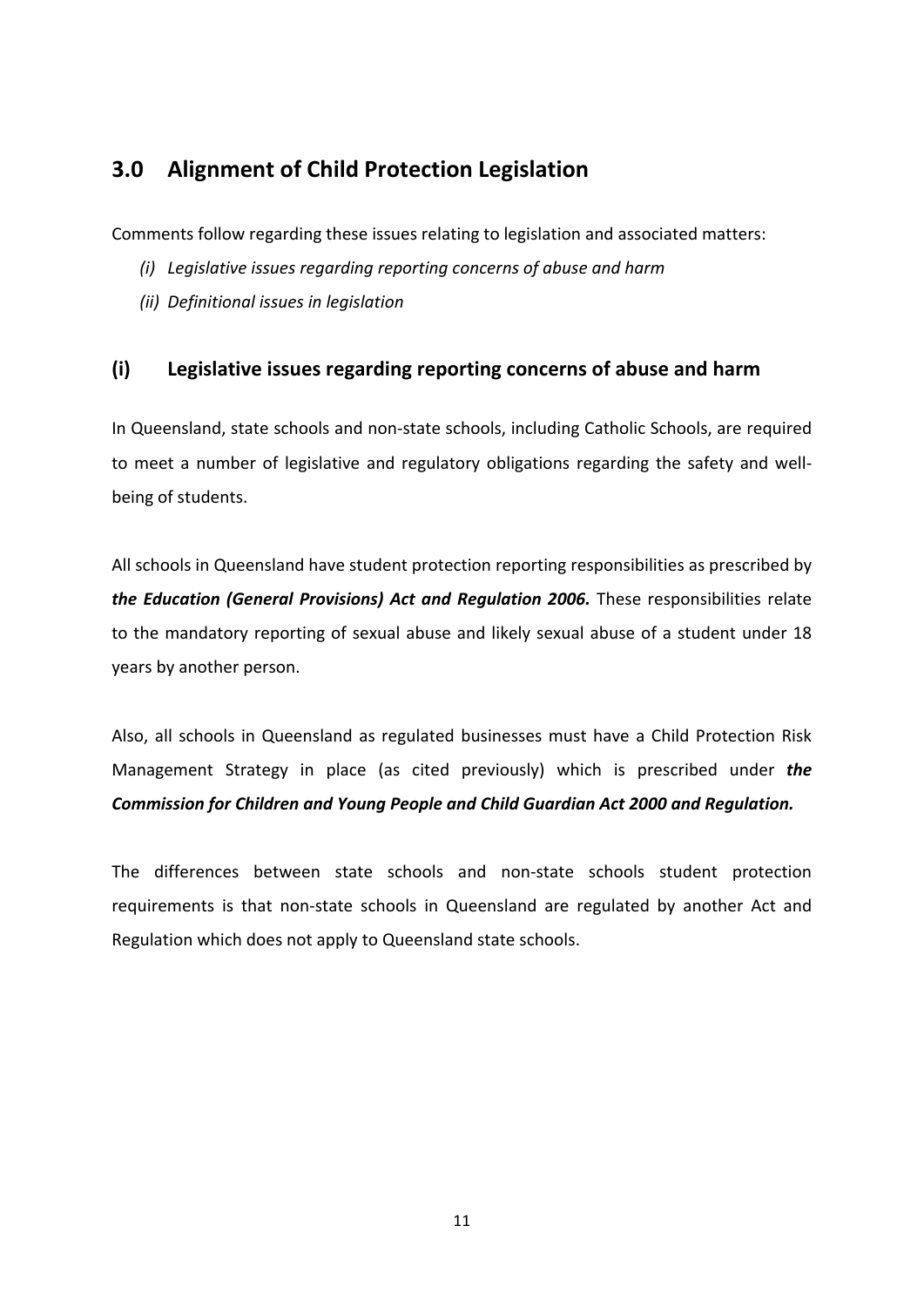## *The Education (Accreditation of Non‐State Schools) Act and Regulation 2001*

*The Education (Accreditation of Non‐State Schools) Act 2001* governs the accreditation of non‐state schools in Queensland. Relevant parts of Section 10 of the *Education (Accreditation of Non‐State Schools) Regulation 2001* (see Appendix 1 for copy of entire regulation) state that:

- The school must have written processes about the appropriate conduct of its staff and students
- The school must have a process for the reporting by students of staff behaviour which the students consider is inappropriate
- There must be two stated staff members to whom a student can report staff behaviour which the student considers inappropriate
- The school must have a process stating how the information reported to the staff member must be addressed
- The school must have processes for staff to report harm and sexual abuse and likely sexual abuse to students which includes reporting to the Principal or another person stated in the process, and a process which explains how to report to a relevant State authority
- The school must be able to demonstrate how their students and staff know about the processes
- The processes must be readily accessible by staff and students
- The school must be able to demonstrate how the processes are being followed

In this section, **relevant State authority** means: *"(a) the chief executive, or another officer, of the department in which the Child Protection Act 1999 is administered; (b) an authorised officer under the Child Protection Act 1999; or (c) a police officer."*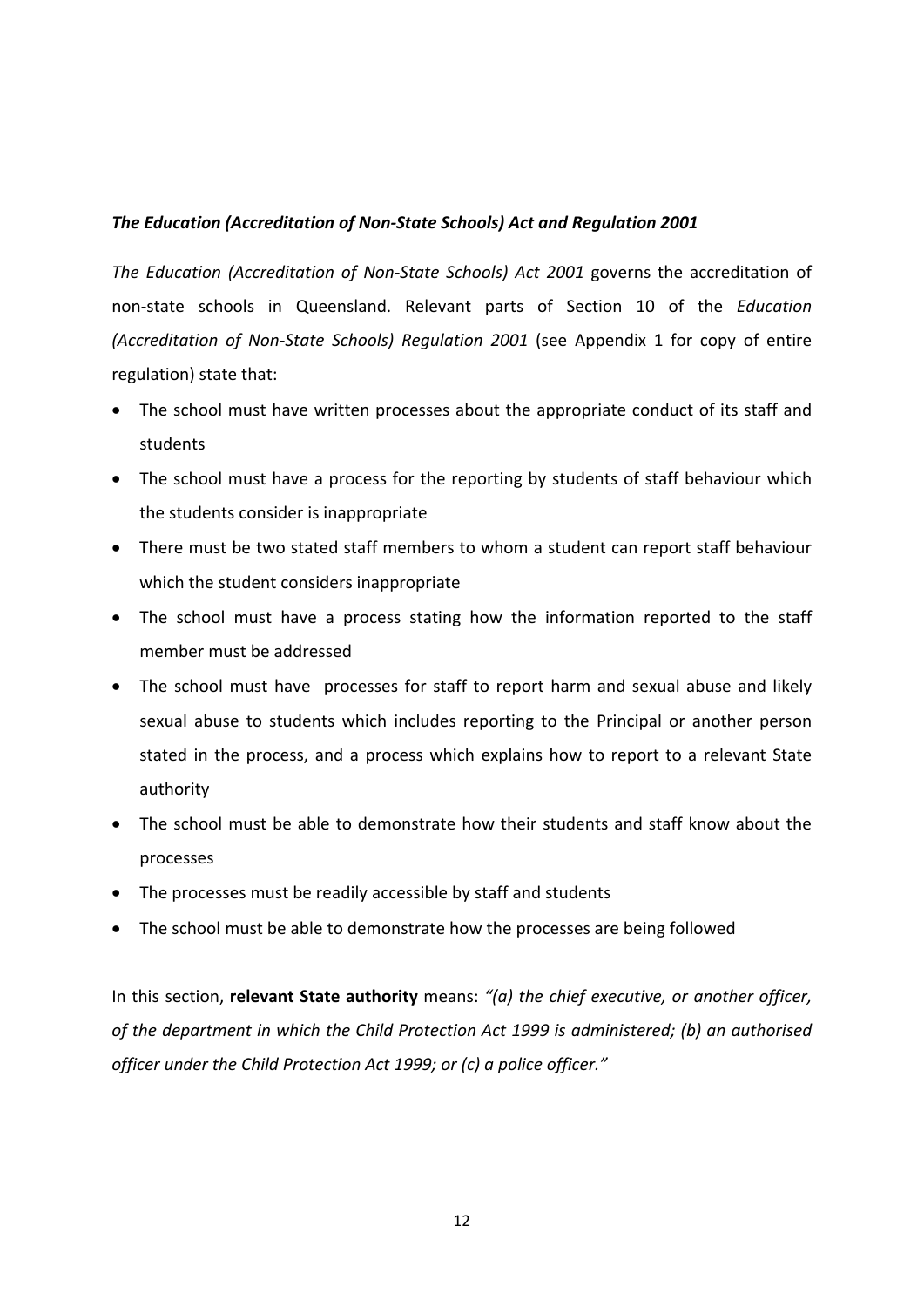Of particular relevance to this submission is the requirement under the regulation to have "*written processes"* regarding reporting harm or suspected harm from any source to the "*relevant State authority"*.

QCEC notes that the regulation does **not** stipulate that suspicions of harm must be reported to the relevant State authority as under a "*mandatory*" requirement but rather prescribes that a non‐state school must have written processes describing how this would occur, and the school's governing body must be able to demonstrate how the school is implementing the processes. No penalty is provided under the regulation for failing to meet these requirements; however the legislation governs the accreditation of non‐state schools. Failure to meet the requirements under this legislation has very serious consequences which include the possibility of the school losing its accreditation from NSSAB.

Taking this into consideration it is important to note that consequently, under their policies, most Catholic schools in Queensland require that staff and Principals must *compulsorily* report to a relevant State authority to demonstrate the processes are being followed.

It is further noted that similar provisions do not apply to Queensland state schools, whose reporting processes around harm or suspected harm to students (other than sexual abuse or likely sexual abuse of a student by another person) are based on policy, rather than legislative requirements. This creates an inherent discrepancy between the state and non‐ state school systems. It also enables the state schools some discretion as to when a report is made and to whom the report is made.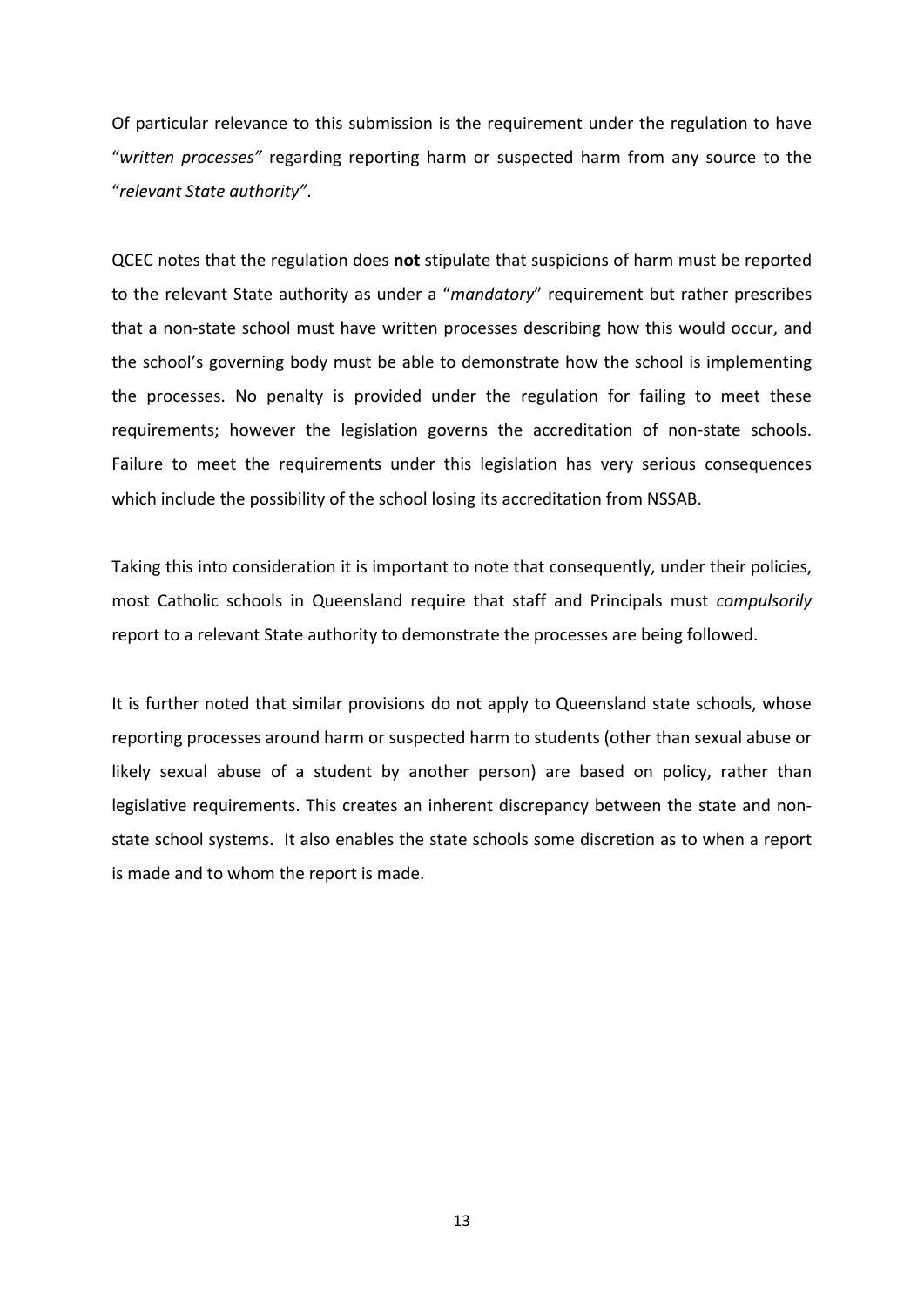## <span id="page-15-0"></span>**(ii) Definitional issues**

As previously discussed in section (i), there are three Acts and Regulations that specifically include child protection reporting requirements that apply to non-state schools in Queensland.

In addition, the *Child Protection Act 1999* provides for the protection of children and is the Act under which statutory authorities such as Child Safety Services enact their powers. Key definitions exist across these Acts, which pose a number of issues. For example:

Harm is defined in section 9 of the *Child Protection Act 1999* as:

## **"What is** *harm?*

(1) *Harm, to a child, is any detrimental effect of a significant nature on the child's physical, psychological or emotional wellbeing.*

*(2) It is immaterial how the harm is caused.*

*(3) Harm can be caused by—*

*(a) physical, psychological or emotional abuse or neglect;*

*or*

- *(b) sexual abuse or exploitation.*
- *(4) Harm can be caused by—*
- *(a) a single act, omission or circumstance; or*

*(b) a series or combination of acts, omissions or circumstances."*

QCEC notes that subsection (4) was introduced in 2011 to reflect the effect of cumulative harm on children. The *Child Protection Act 1999* then clarifies the definition of a child in need of protection as:

## **"10 Who is a** *child in need of protection?*

A *child in need of protection is a child who—*

*(a) has suffered harm, is suffering harm, or is at unacceptable risk of suffering harm; and*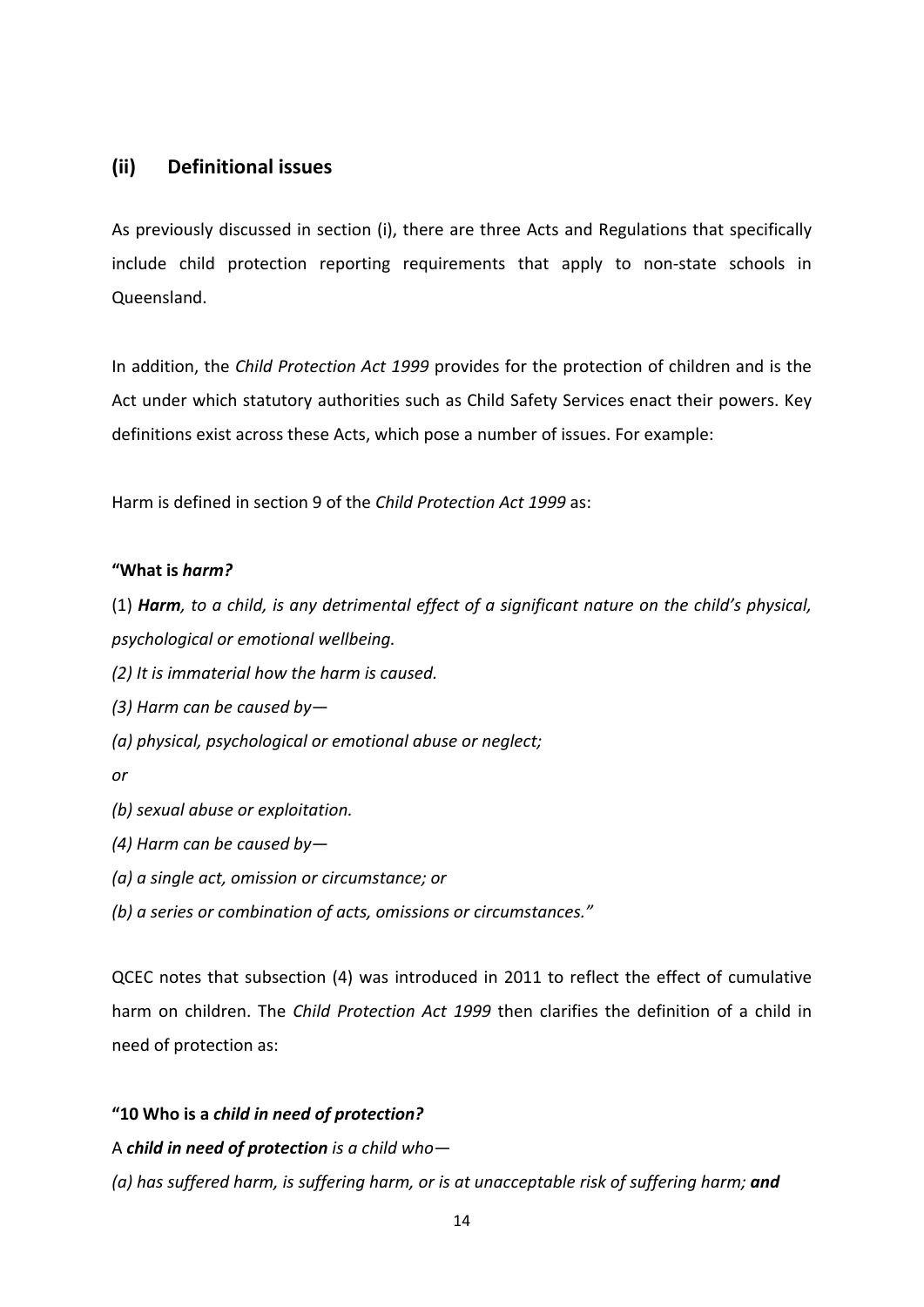*(b) does not have a parent able and willing to protect the child from the harm."*

A critical element to this section is that **both subsections (a) and (b) must be satisfied** before a child is deemed in need of protection and consequently, bring about an intervention by Department of Communities ‐ Child Safety Services.

Section 3 of the *Education (Accreditation of Non‐State Schools) Regulation 2001* defines harm to a student in similar terms:

#### **"3 What is** *harm* **caused to a student under 18**

(1) *Harm, caused to a student under 18 years, is any detrimental effect of a significant nature on the student's physical, psychological or emotional wellbeing.*

*(2) It is immaterial how the harm is caused.*

*(3) Harm can be caused by—*

*(a) physical, psychological or emotional abuse or neglect;*

*or*

*(b) sexual abuse or exploitation."*

QCEC notes that the regulation has not been amended to reflect the effects of cumulative harm in line with the *Child Protection Act 1999*.

A further significant issue arises through the use of specific language from the *Child Protection Act 1999* in section 3 of the regulation, specifically subsection (2) which states that it is "*immaterial how the harm is caused*".

Of particular relevance in the broader context of mandatory reporting requirements, QCEC understands that doctors and registered nurses are required to report harm to children as defined under the provisions of the *Public Health Act 2005*. It is noted that the definition of harm under this Act differs yet again from the *Child Protection Act 1999* and *the Education (Accreditation of Non‐State Schools) Regulation 2001*, and specifically **does not** include the wording that it is *"immaterial how the harm is caused".*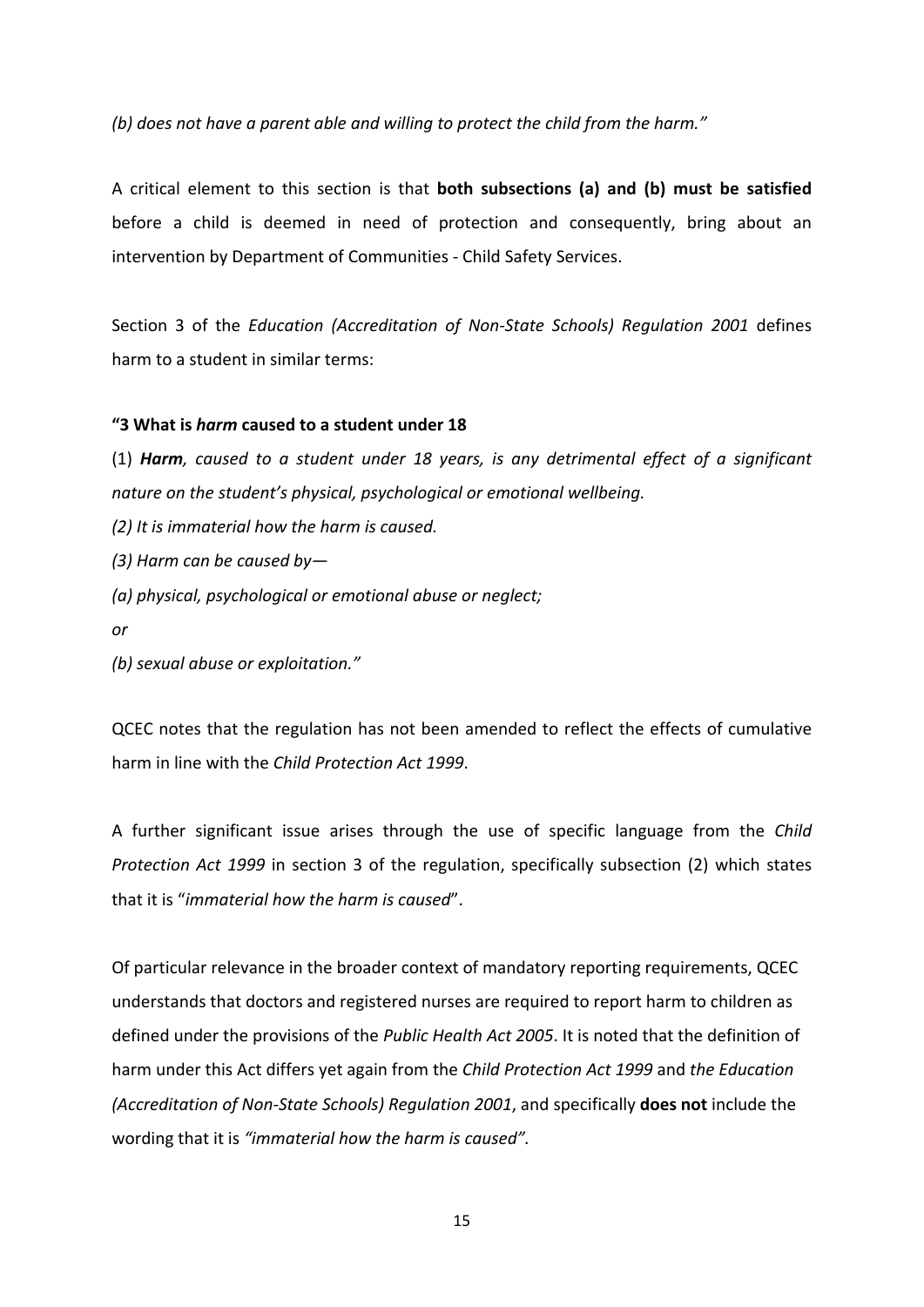Whilst under the definition of harm in the *Education (Accreditation of Non‐State Schools) Regulation 2001* it is immaterial how the harm is caused, for a child to be deemed in need of protection (and therefore to be brought to the attention of the Department of Communities Child Safety and Disability Services), "*a child must not have a parent able and willing to protect them from harm"*.

The absence of this qualifying section in the regulation, and the fact that Section 10 of the regulation does not prescribe the source of harm in relation to the written reporting processes, means that where there is a reasonable suspicion of harm to a student (immaterial how the harm is caused), non‐state schools are required to act in accordance with their written processes, regardless of the source of harm and regardless of whether there is a parent able and willing to protect the student from harm.

This compels non‐state schools to report issues of harm where the person responsible is, for example, another student, a staff member, a person not associated with the school and who is not a household member. Such cases would generally involve a report of harm to Queensland Police as the relevant State authority, and would be appropriate in terms of ensuring a student's safety.

This creates a particular issue in the area of student **self‐harm.** The provision *"immaterial how the harm is caused"* within the definition of harm, means that self‐harm must be reported to the "*relevant State authority*" (which does not include Child & Youth Mental Health) if the harm is significant and detrimental to the student. For non-state schools, this reporting requirement exists **even where** a parent is willing and able to act protectively. QCEC understands that state schools are not bound by this issue as they are not subject to Section 10 of the *Education (Accreditation of Non‐State Schools) Regulation 2001.* In cases regarding student self‐harm, state school Principals have discretion to assess the protectiveness or otherwise of a parent, and therefore whether or not to report to a State authority.

To demonstrate a self‐harm reporting situation in a non‐state schools the following case scenario 1 is noted: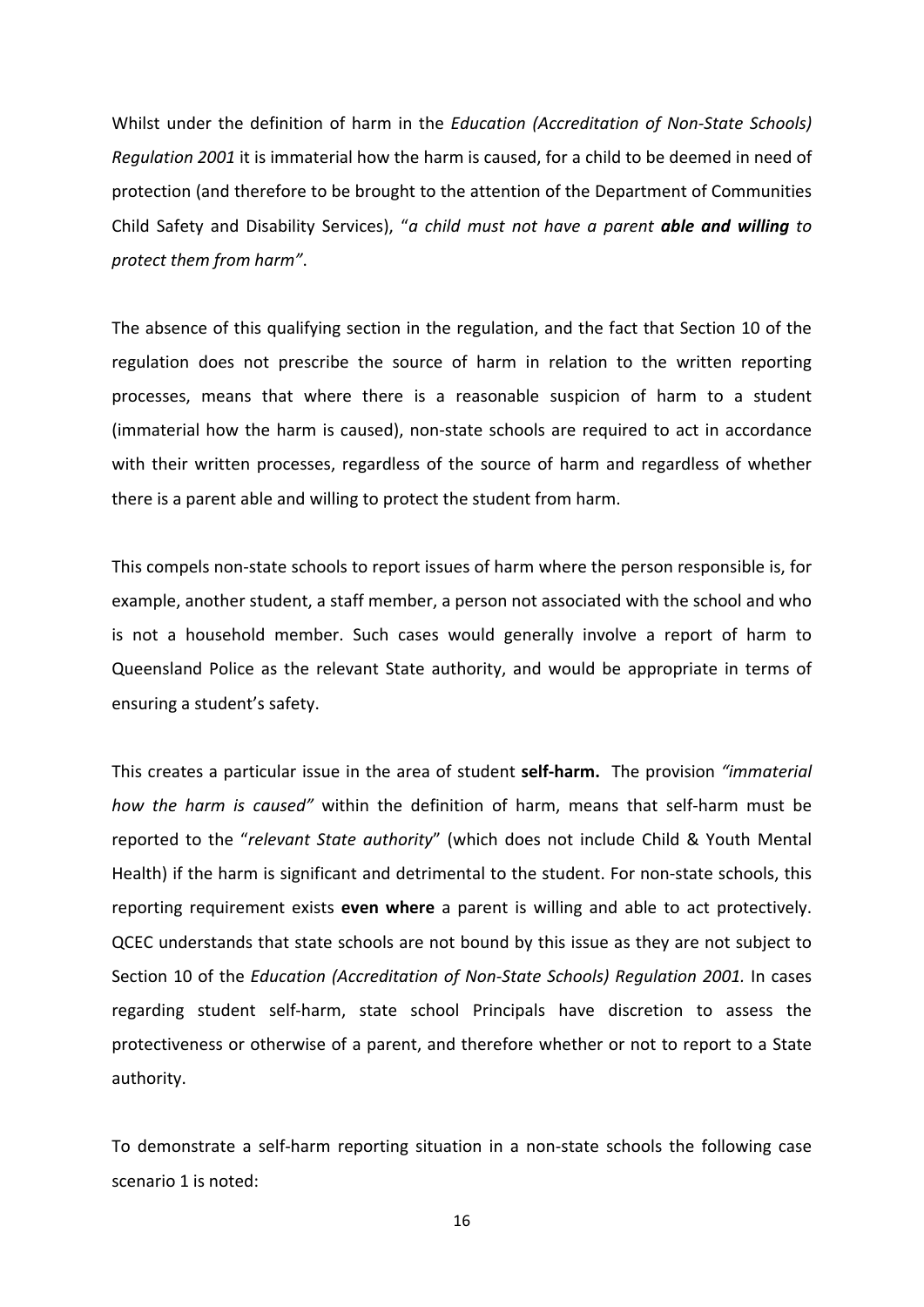### *Case Study 1*

*A 14 year old student at non‐state school is experiencing anxiety and depression, and has been engaging in self‐harming behaviour. The student has been referred by their parents to a private psychologist and is undergoing regular counselling. The student's parents are highly supportive of their child, and have taken all reasonable steps to ensure the student's safety, including the development of a safety plan in collaboration with the school.*

*A staff member at the school observes that the student has recently engaged in significant self‐ harming behaviour, evidenced by sighting deep cuts on the student's arms that have received medical attention. The student discloses that his parents took him to hospital the previous night in response to this self‐injury.*

*The staff member forms the suspicion, based on this direct observation and disclosure from the student, that the student has experienced significant self‐harm. Under the requirements of the school's written processes as prescribed by the Education (Accreditation of Non‐State Schools) Regulation 2001, the staff member must report this suspicion to the Principal, and the Principal must report this suspicion to the relevant state authority ‐ either Child Safety Services or Queensland Police.*

## *Issues identified:*

*This issue does not involve the commission of a crime, therefore would not be necessarily reported to Police. The concern would therefore be reported to Child Safety Services, despite not meeting Child Safety's threshold of a "child in need of protection". Our understanding is that Child Safety services would be required to use their already strained resources to record the notification, but under its own mandate would not be able to intervene with this family.* 

This example illustrates three primary concerns:

- 1. The definition of harm under the *Education (Accreditation of Non‐State Schools) Regulation 2001* results in the requirement for non‐state schools to report all instances of self‐harm to the relevant State authority, even where the student is not a *"child in need of protection"*, therefore contributing to the workload of Child Safety Services and the volume of reports that do not meet their authority threshold for action.
- 2. The regulation does not prescribe a "*relevant State authority*" beyond Child Safety Services and Queensland Police, neither of which, in the case of self‐harm, would necessarily be the appropriate agency to provide the necessary intervention if it is assessed there is a parent willing and able to protect the child.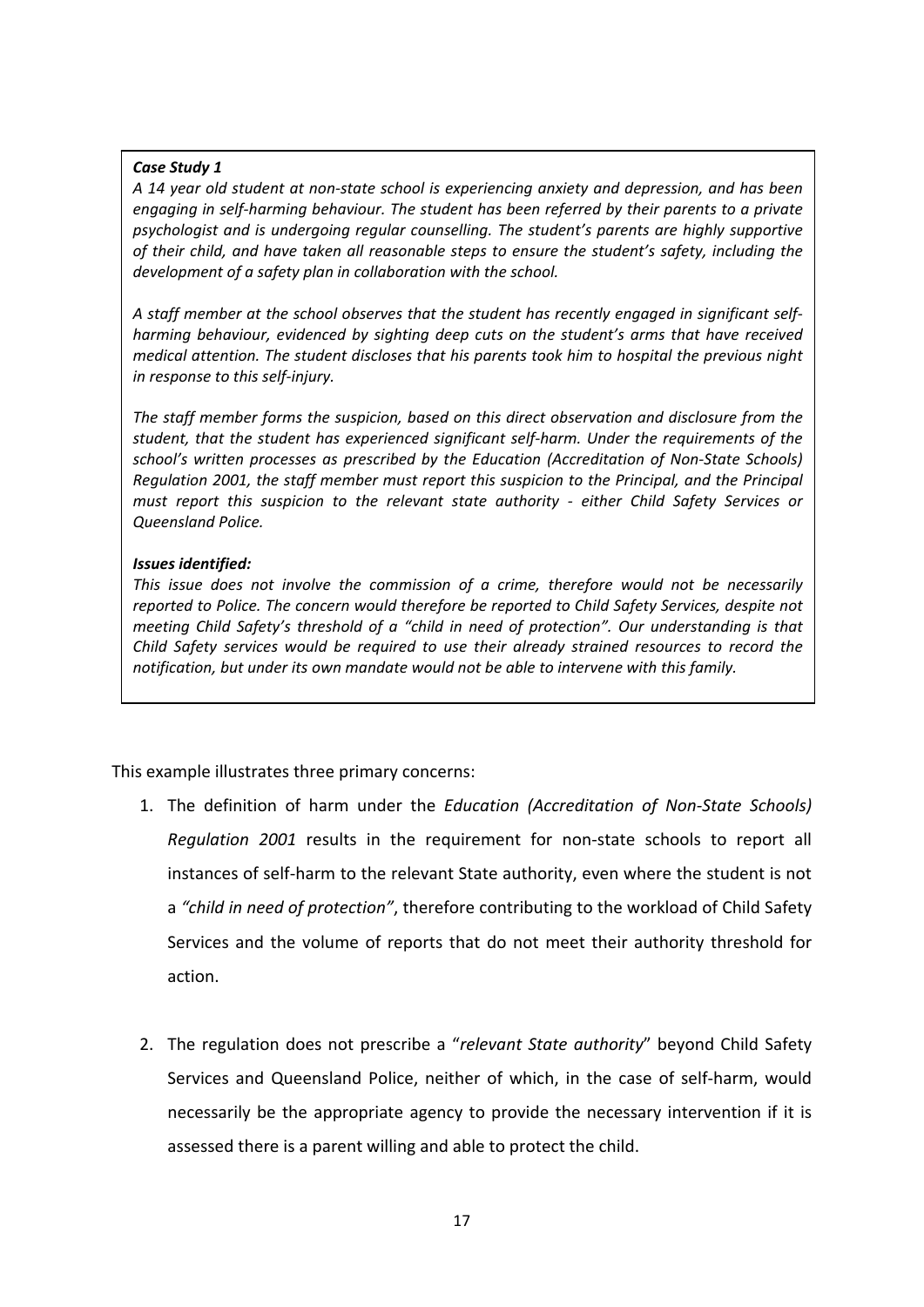3. The example also has unintended consequences such as protective parents having their names permanently registered on a statutory child protection data base and loss of trust between parent, student and school.

## **Recommendation 3.1:**

**It is recommended that the Commissioner examine the current child protection legislation which impacts on all sectors, both government and non‐government, with the purpose of attempting to clarify and simplify child protection responsibilities across all professional disciplines and sectors as reflected in child protection legislation in other Australian State Jurisdictions. This would enhance consistency in implementation across key organisations working with children so as to ensure effective and consistent responses and subsequent best long term outcome for children and young people and their families.**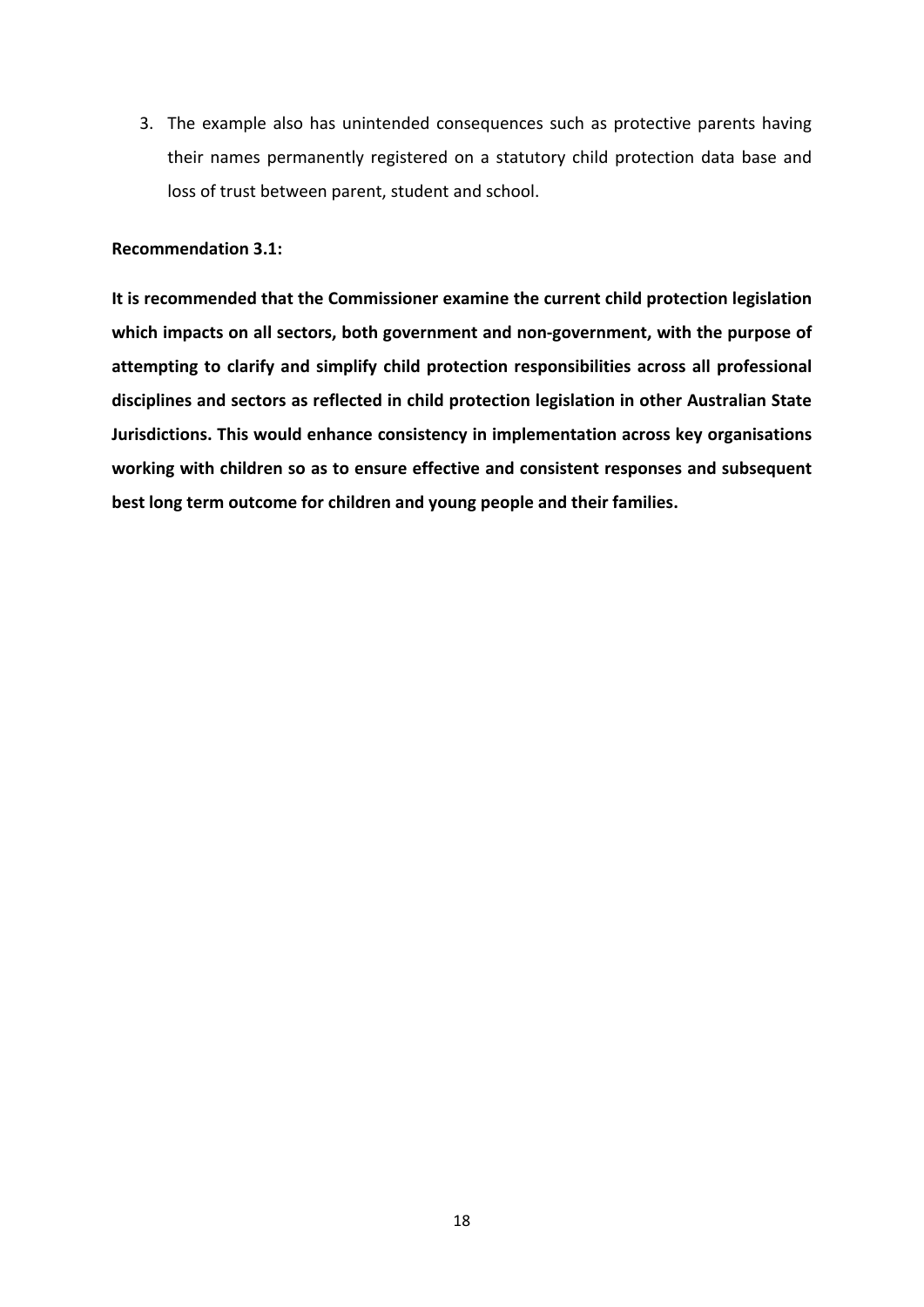## <span id="page-20-0"></span>**4.0 Unintended Consequences of "Immediate" Mandatory Reporting of Sexual Abuse**

The *Education (General Provisions) Act 2006,* sections 365 and 366 & s.365A & s.366A place an obligation on all Queensland school staff to *"immediately"* report to police if they reasonably suspect a student has been sexually abused or is likely to be sexually abused by any person.

The fact that the legislation stresses the time frame for reporting as "*immediately*" often creates significant practice issues for school staff, especially school counsellors. For example:

In the case of when a student discloses past sexual abuse and has no contact with the person allegedly responsible for the sexual abuse, under the current legislation the school has to immediately report the matter to police, even if the student refuses to discuss this with others including their own parents. This raises the issues of the right of a young person to work through this trauma at his/her pace, to enable the counsellor to focus on the student's therapeutic needs/emotional wellbeing and to assist the student to inform his/her parents etc.

To demonstrate this issue, please see the following Case Study 2:

*(Comment is not available in relation to the provisions of s.365A & s.366A of the Education (General Provisions) Act 2006 as these provisions only commenced operation on 29 January 2013, however, it could be assumed that the immediate mandatory reporting of likely sexual abuse could have similar unintended consequences).*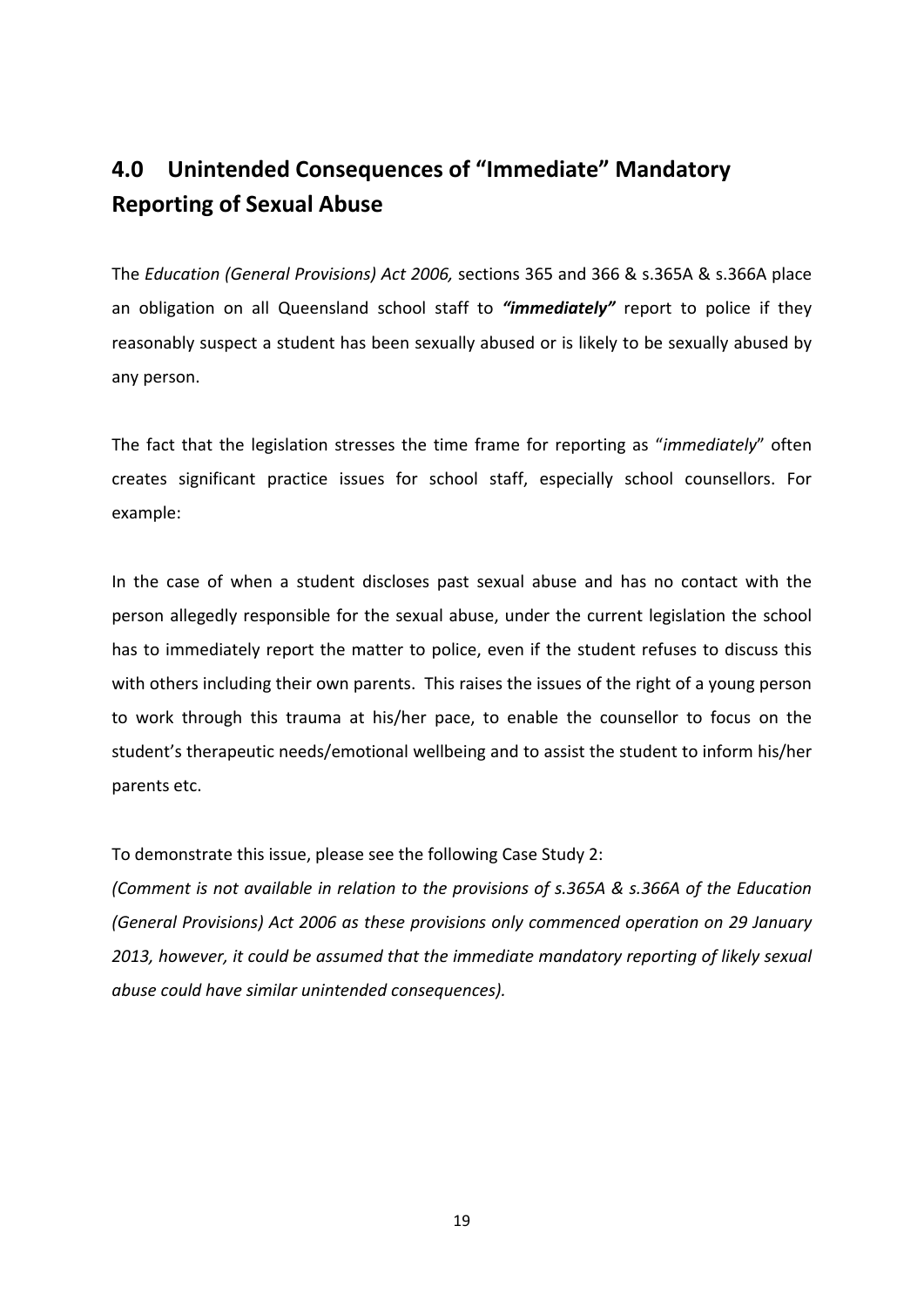## *Case Study 2*

*A year 12 student (17 years old) has been on the 'radar' for last three years due to:*

- *high level of parent – adolescent conflict with her mum (single parent, no contact with biological father)*
- *her decision to leave home*
- *her non engagement at school*
- *regular unexplained absences from school etc.*

Since moving out of home and living with her bovfriend and his family, the student is observed to be *more settled, higher levels of engagement with school noticed and relationship with her family started to improve with the student initiating regular positive contact with mother and siblings.* 

*During this time the student disclosed to the Guidance Counsellor at school that she had been sexually abused by her father (i.e. inappropriate touching and sexual intercourse) several years ago.*  The student reported that she has not seen her father for over three years. The student reported that *her siblings do not have contact with her father either.*

*The Guidance Counsellor informed the student of mandatory reporting requirements. The student was upset by the staff member's need to report the matter immediately to QPS via the Principal as* she was not ready emotionally to 'deal' with this and had not told her mother. A report to *Queensland Police was made on the same day and the mother notified. The student refused to speak with police and refused to speak with the Guidance Counsellor again.*

#### *Issues identified:*

*Balancing the student's wellbeing and compliance requirements. Due to fear of being prosecuted for failing to report, compliance takes precedence.* 

*While the intent of the legislation is to protect the student and other children who may come in contact with the alleged perpetrator, the unintended consequence of being prescriptive about the* timeframe in which this report has to be made is often problematic for the wellbeing of the student.

*It is acknowledged that a report to police should be made however, the ability to use professional judgement about timely reporting to police would be more appropriate.*

## **Recommendation 4.1:**

**In the review of child protection legislation governing schools, it is proposed that further consideration be given to the use of the term "***immediately"* **in the mandatory reporting of sexual abuse and likely sexual abuse of a student by any person. It is acknowledged that these issues should definitely be reported. However, the timeframe of having to report immediately can have significant unintended negative consequences for the child**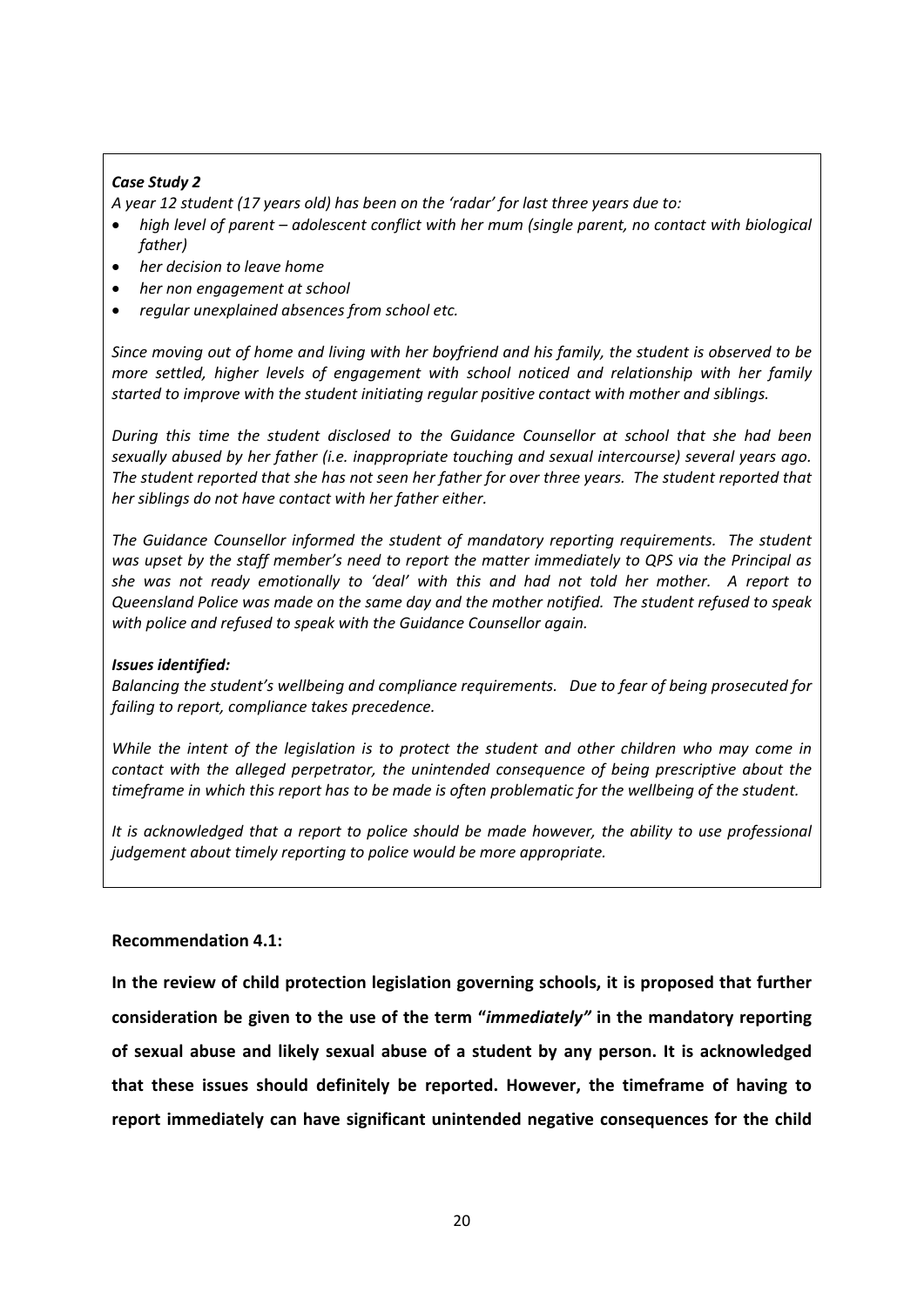**or young person involved when the child or young person is not in any immediate risk of harm.**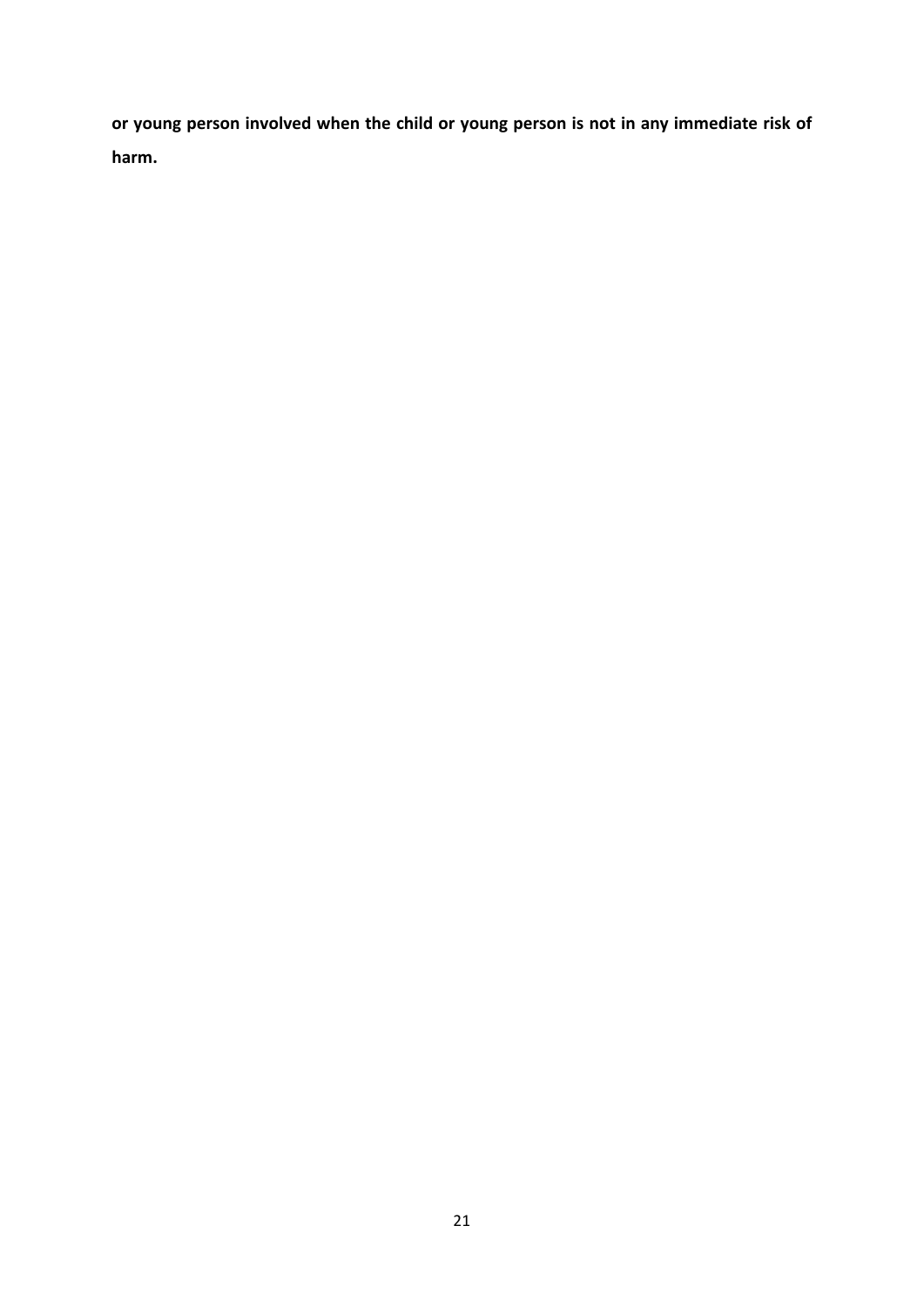## <span id="page-23-0"></span>**5.0 Decision‐making Tools for Professional Reporters – Child Protection Guide**

QCEC notes that the implementation of decision‐making tools, such as the Child Protection Guide trialled in South East Queensland, has the potential to enhance consistency across a range of professionals in determining when a report of concerns about a child should be made. In addition, such tools and guides may increase the knowledge and awareness of professionals regarding when and how to make a report.

However, these potential benefits are mitigated by the existence of divergent child protection reporting requirements across professionals.

As discussed previously, the specific regulatory requirements for non-state schools to have written procedures around reporting harm necessitate reports being made regardless of whether there is a *"child in need of protection"* as defined by the *Child Protection Act 1999.* Such requirements may conflict with tools that are designed to guide when it is appropriate to report child protection concerns. Ultimately professionals, including non‐state school staff members, must default to their respective legislative and policy requirements. It is noted that the Department of Education, Training and Employment has provided similar feedback as noted in the discussion paper:

*"Feedback from regional employees of the Department of Education, Training and Employment also indicates that Principals and guidance officers have found the guide to be useful, although it does not replace their professional judgement or their policy obligations."*

Therefore, for a reporting guide to be successful across the key organisations currently required to report child protection concerns, consistency must first be achieved around legislative and policy based reporting requirements.

The discussion paper notes that the trial of the child protection guide offered an alternative pathway to reporting child protection concerns to Child Safety Services, where in appropriate circumstances a referral could be made to a secondary service. When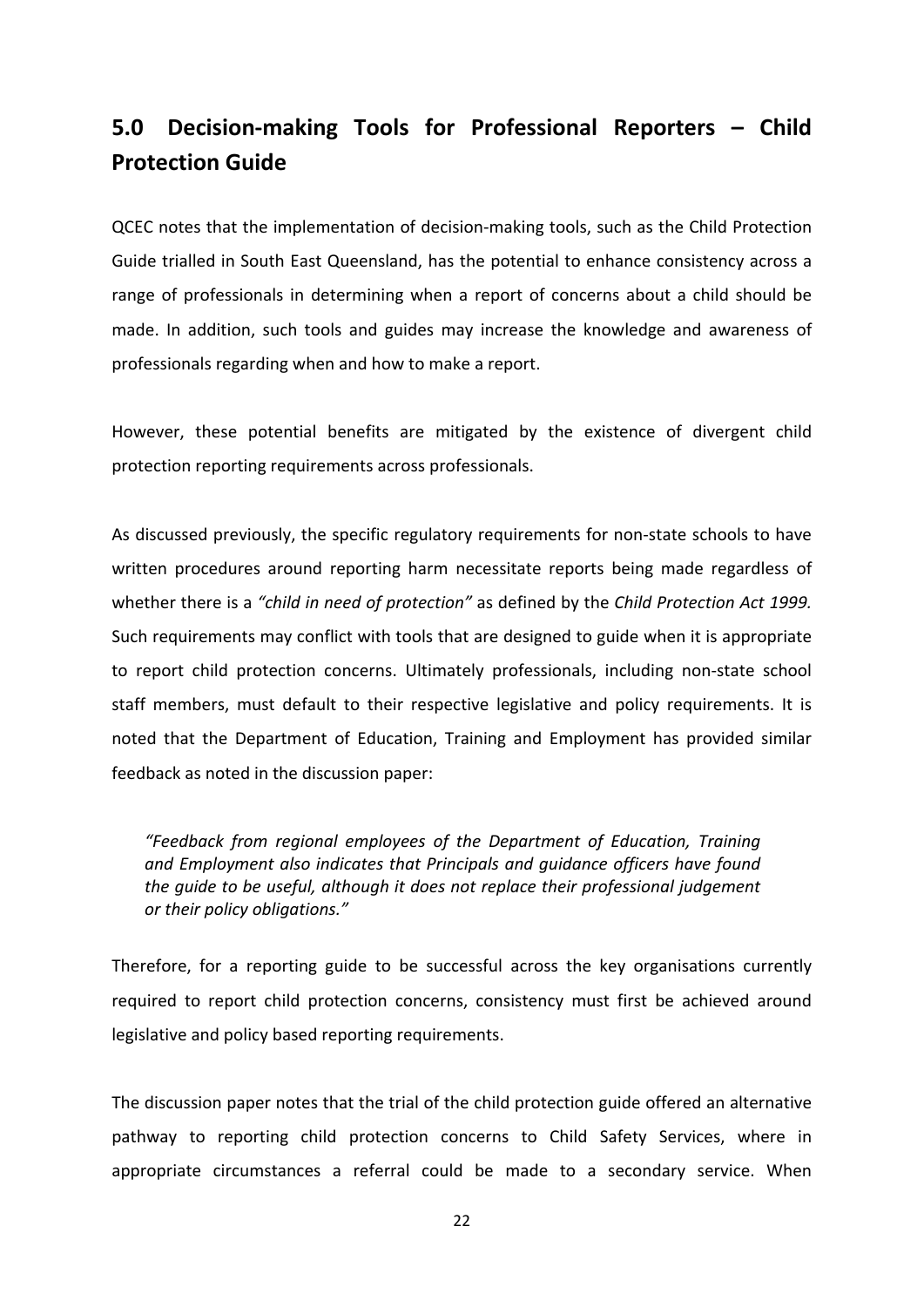considering the state‐wide implementation of a tool such as the Child Protection Guide, the availability and accessibility of secondary services is critical to the success of this option. Key consideration must be given to a number of issues that impact upon service availability, including:

- the known impacts of Queensland geography on service delivery
- the particular and divergent demands of distinct communities
- the capacity of non-government agencies to meet service demand

Without the consistent availability of a robust secondary service system, the efficacy of this referral option will be significantly impacted. Again, the Department of Education, Training and Employment has commented on this as referenced in the discussion paper:

*"The Department of Education, Training and Employment also noted that referrals to intensive family support services (rather than reports to Child Safety) depend on the availability of those services in each location."*

In addition, consideration must be given to how professionals, including staff within the non‐state school system, would access the secondary system – would this be undertaken through a secondary "intake" process, which would afford a consistent referral base, or would this be through direct referral from the professional?

Careful consideration must be given to how such a decision‐making tool would be implemented in a state-wide capacity, including key issues such as:

- Training of professionals in the use of the tool would this be undertaken by Child Safety Services, or left to mandatory reporting bodies to coordinate in their respective organisations? A disparate approach to training and guidance may result in inconsistency in the application of the tool, and potentially undermines its efficacy
- Monitoring of the use of any decision-making tool how will the use of a tool such as the Child Protection Guide be monitored during state‐wide implementation? Will there be opportunity to review the tool and address any concerns or areas for development?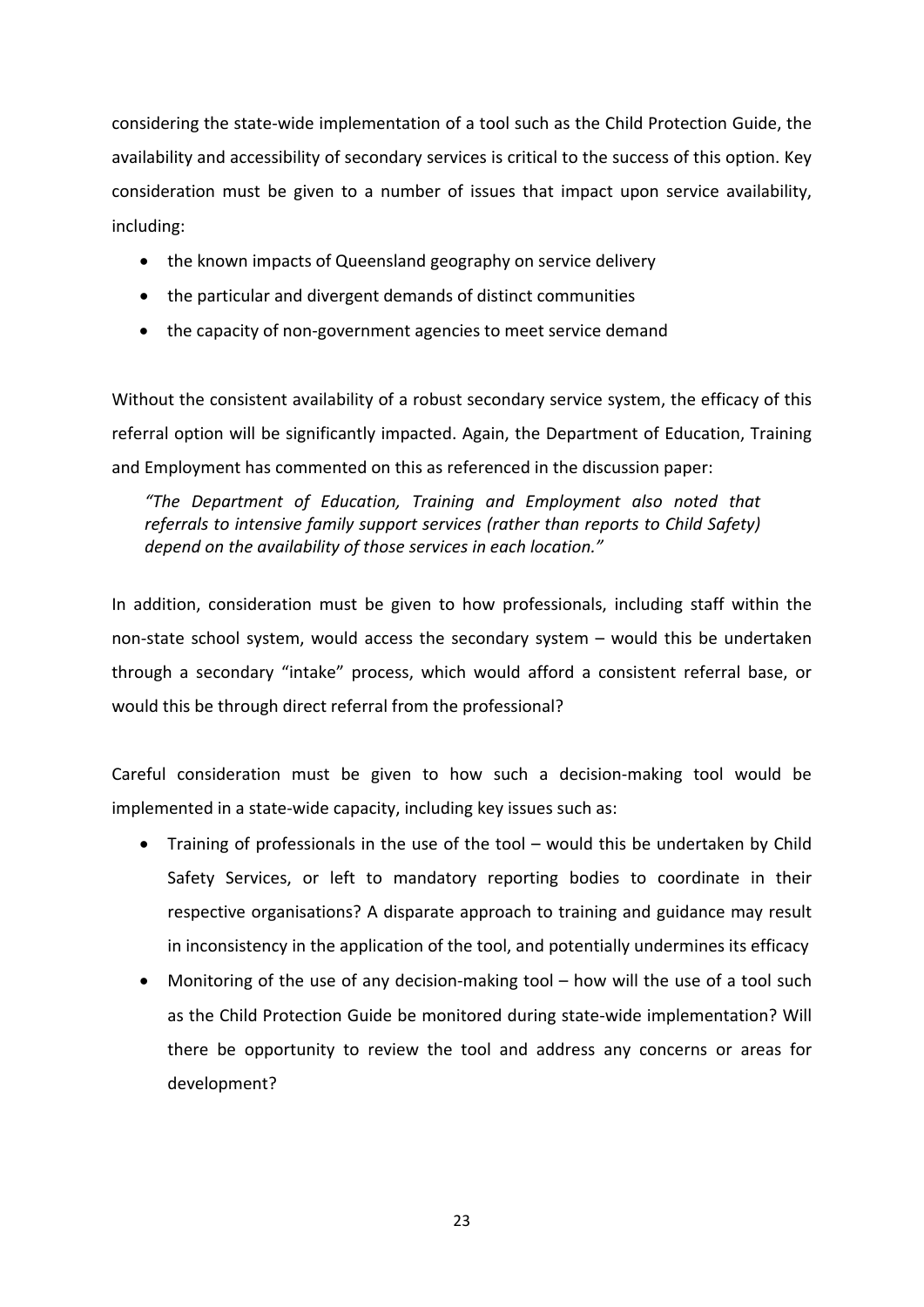The discussion paper notes that the trial of the Child Protection Guide has not as yet yielded conclusive data as to the efficacy of the guide in terms of reducing unnecessary demand on the tertiary child protection system and subsequent outcomes for children and young people and families. It is the view of QCEC that such a review is critical prior to state-wide implementation of this or a similar tool.

### **Recommendation 5.1:**

**While QCEC acknowledges the potential benefits of decision‐making guides/tools such as the proposed Child Protection Guide, it is recommended that implementation be deferred until all child protection legislation impacting on all sectors is aligned and a more robust state‐wide secondary system is in place.**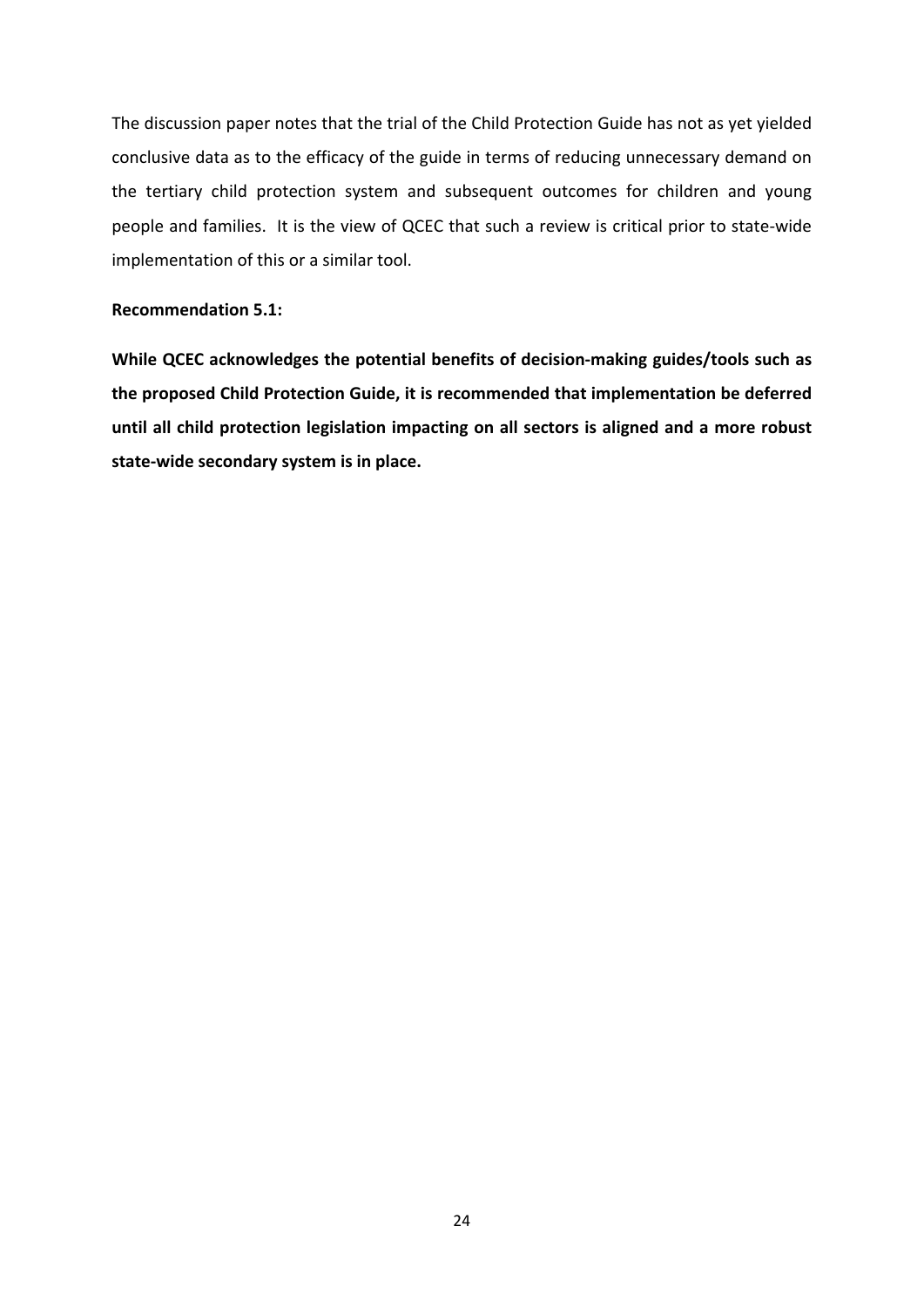## <span id="page-26-0"></span>**6.0 Intake and Referral Models**

QCEC notes that the QCPCI's discussion paper presents a number of options for reforming the intake and referral system in Queensland, including the use of non‐government service providers to manage potentially significant aspects of the intake process.

The intake stage where reports of suspected child abuse are initially received plays a critical role in determining the supports available to a child or young person to address their safety and wellbeing as it is at the point of intake where decisions are made about what happens (or does not happen) in response to a report about child protection concerns.

QCEC has reservations about the proposal to move intake services to a community based service. These concerns are detailed below.

## *Access to information to facilitate a full assessment of concerns*

QCEC is aware that the Department of Communities ‐ Child Safety Services currently utilises the *Integrated Client Management System* (ICMS) as the primary intake and case management tool for the recording of child protection information. This system affords access to key information on a state‐wide basis by the appropriate authorised officers, and in particular provides the ability to access records regarding previous intakes involving a child or family. In addition, the system allows case notes, case plan and court order information to be recorded so that officers have a current, up to date view of the particular circumstances involving a child or family, such as the progress of an investigation.

Through ICMS authorised officers are able to identify family links which are particularly useful with respect to families with complex family structures, where intergenerational abuse is present and also for highly mobile families. ICMS also assists authorised officers to identify persons allegedly responsible for harm, who move from family to family therefore posing a risk to children.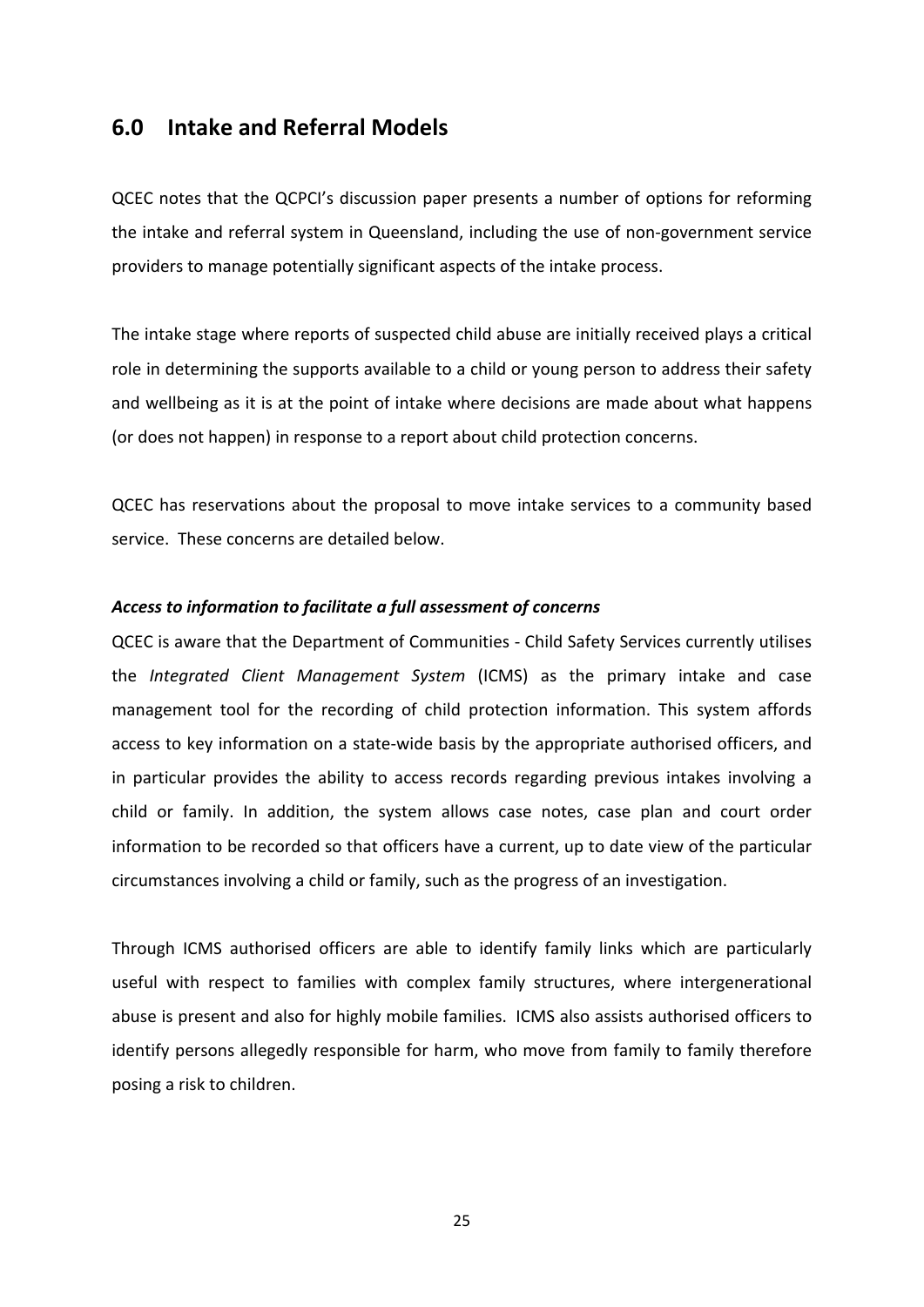Therefore, there are concerns that without access to historical tertiary child protection records, a community based intake service will be unable to make a full assessment of the concerns to facilitate a professional judgement about harm/likely harm, particularly cumulative harm.

#### *Ability to conduct pre‐notification checks to assist in the assessment of concerns*

It is understood that pre-notification checks are undertaken when further information is needed to determine if a notification response is required. Information for a pre‐ notification check can be obtained from the following specific external sources that can provide relevant information about the family:

- another professional from within the Department of Communities, Child Safety and Disability Services (for example, Disability Services and Community Care Services)
- an external agency, including both government and non‐government agencies, including health professionals, such as a general practitioner
- an interstate or international child protection jurisdiction

There is a concern that a community based intake service (proposed in Option 1 in the Discussion Paper) will not have the authority to conduct pre-notification checks thus compromising their ability to make a full assessment of the reported concerns. Should a community based intake service be given the same authority to conduct pre‐notifications checks (as proposed in option 2), significant and potentially costly changes would need to occur across government and non‐government agencies and with interstate or international child protection jurisdictions. It is likely that information exchange between professionals would be made more difficult due to the concerns about breaching privacy and confidentiality provisions.

## **Issues of confidentiality and privacy should a community based intake service be given access to historical tertiary child protection records**

The proposal to give a community based intake service the same statutory authority to access tertiary child protection history poses significant issues around confidentiality and privacy. This would be a costly and complicated process given the sensitive nature of such information. Issues such as changes to legislation, development of information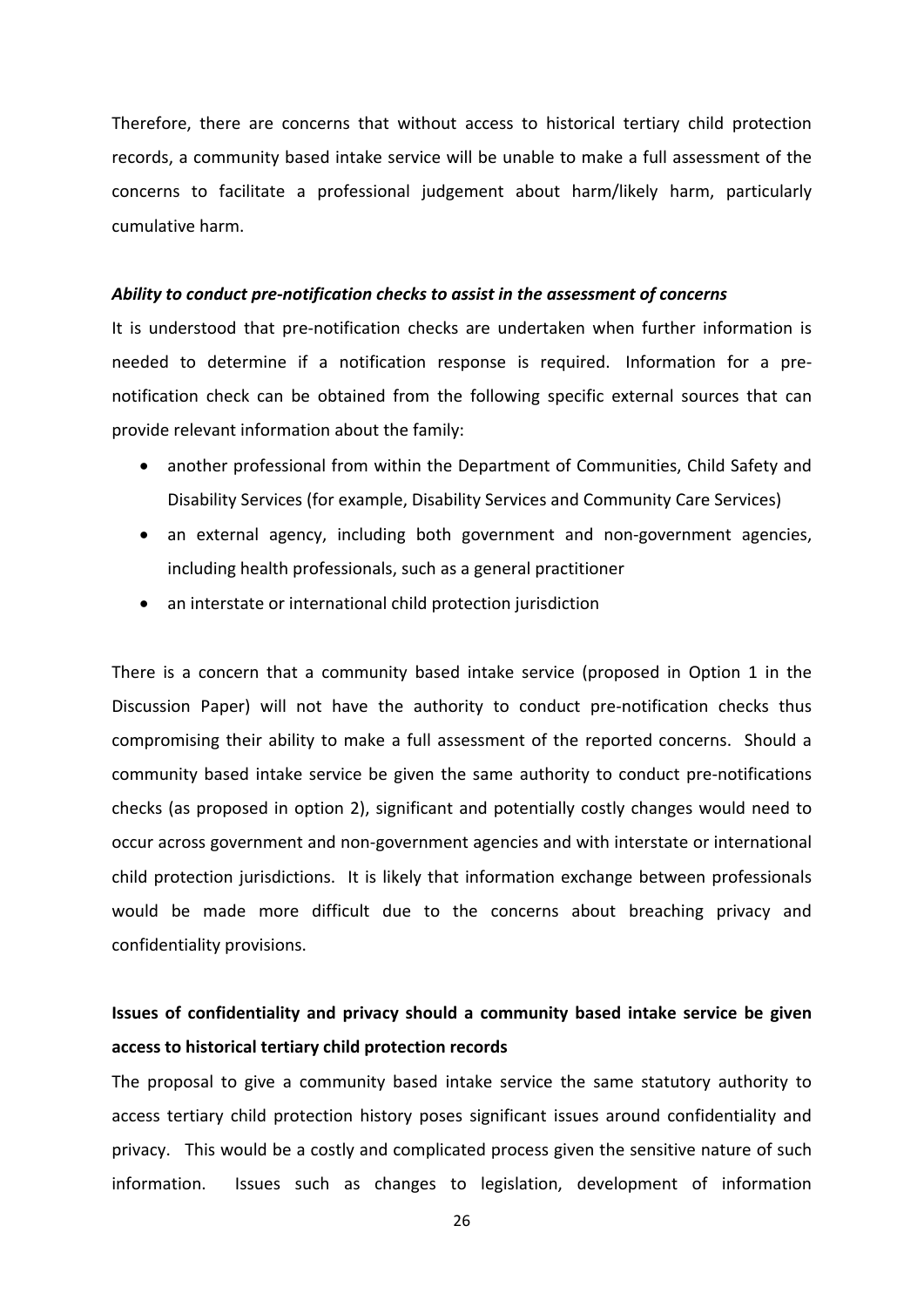guidelines/protocols to manage the access, storage and exchange of information would also need to be considered.

#### **Potential loss of a central repository of child protection information**

As well the proposal to introduce non‐government service provision into the intake phase of managing reported child protection concerns could potentially result in the loss a central repository of child protection information. It is likely that any community based intake service and the Department of Communities, Child Safety and Disability Services would develop their own information and case management systems.

Where Government and non‐government services' access to information or ability to exchange information around a particular child and family is made more difficult or complicated, there is a significant risk of harm/likely harm not being identified.

#### **Financial costs and Information technology issues**

The financial cost associated with establishing a new intake system would be considerable given the need to resolve the above mentioned issues relating to accessing, sharing, exchanging and storing information. Legislative amendments would be potentially required; protocols would need to be developed; changes would need to be made to practice manuals, policies, procedures and guidelines of all entities, including the Department of Communities, Child Safety and Disability Services.

Additionally, issues regarding information technology platforms between government and non‐government systems cannot be underestimated, and may present significant financial costs to resolve.

It is proposed that resources (monetary as well as staff expertise and time) would be better spent elsewhere, particular in developing a more robust secondary child protection system and alignment /streamlining of child protection process across all entities.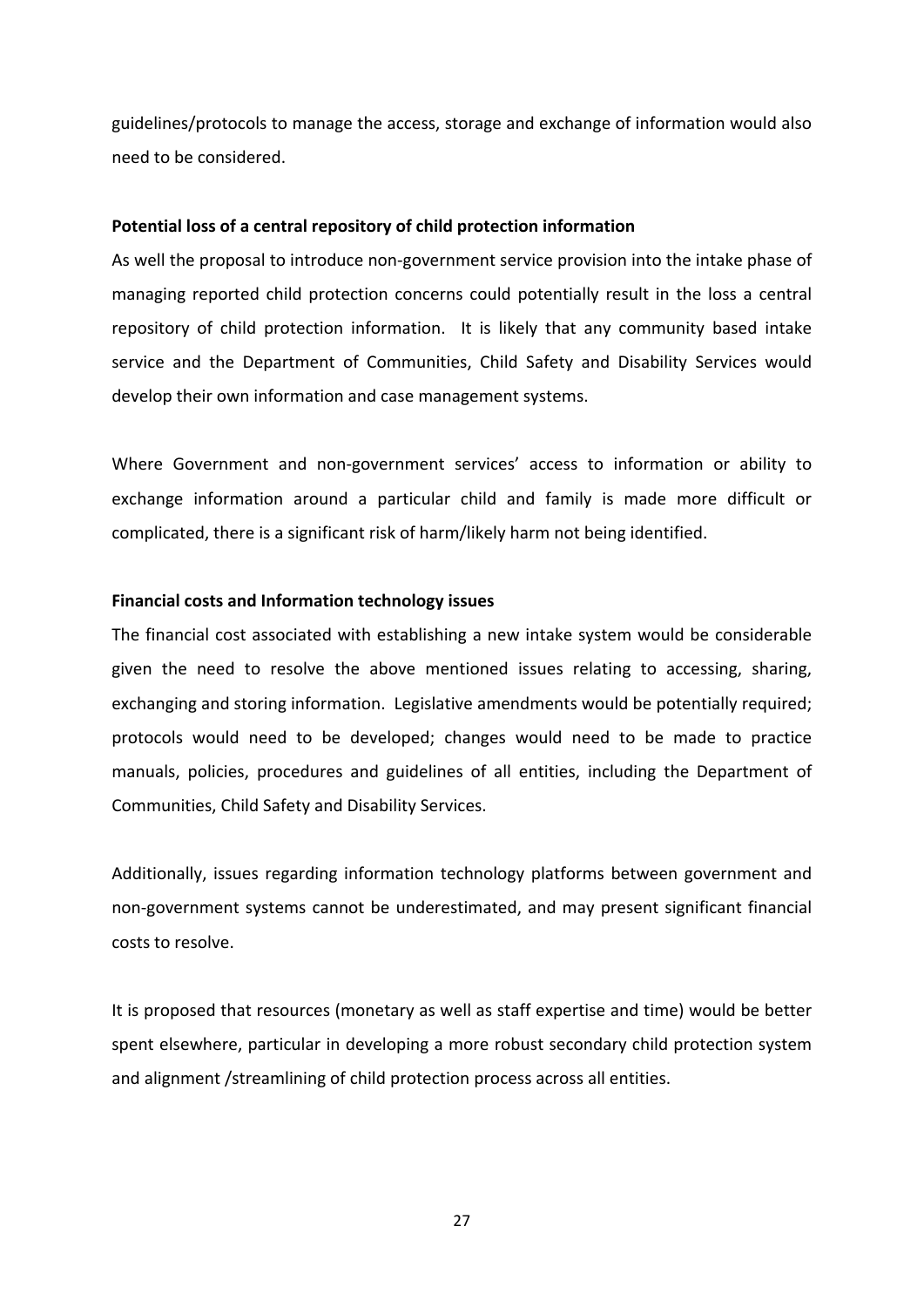#### **Practical benefits of changing current intake model and implications for other entities**

Even if the issues raised above were addressed through legislative amendments, information access protocols, and a system developed enabling a community intake service to operate from the same information and assessment model as the tertiary system, the question remains – what practical effects arise from introducing a community based system as opposed to maintaining the current intake model?

For instance, the efficacy and success of the dual track model is contingent on the reporting body undertaking the decision-making process around determining to whom the report should be made, based on the circumstances of the concern and the relevant contextual information. Essentially, a layer of decision-making is potentially shifted from the current tertiary intake system onto the reporting body. For many non‐state schools the dual track system proposed by the Commission (option 2) is in fact a "triple track" system as consideration about a report to Queensland Police is still required.

A significant change to intake service provision would require the development and implementation of an extensive communication and change management strategy for all professional reporters as well as the general community.

Taking all of these issues into consideration, it is proposed that the current intake model, that is, delivery of intake services by the Department of Communities, Child Safety and Disability Services' Regional Intake Service (RIS), remain in place. It is further suggested that the RIS be enhanced in the following ways:

- equipping all five RIS with a state-wide online resource directory of all primary and secondary services provided and funded by government (federal/ state/local) as well as support services provided by non‐government sector (religious organisations, businesses)
- re-emphasise that the focus of RIS is on safety and wellbeing of children rather than gate keeping
- re-emphasise the importance of connecting families to support services and providing initial advice on how to respond to current crisis/situation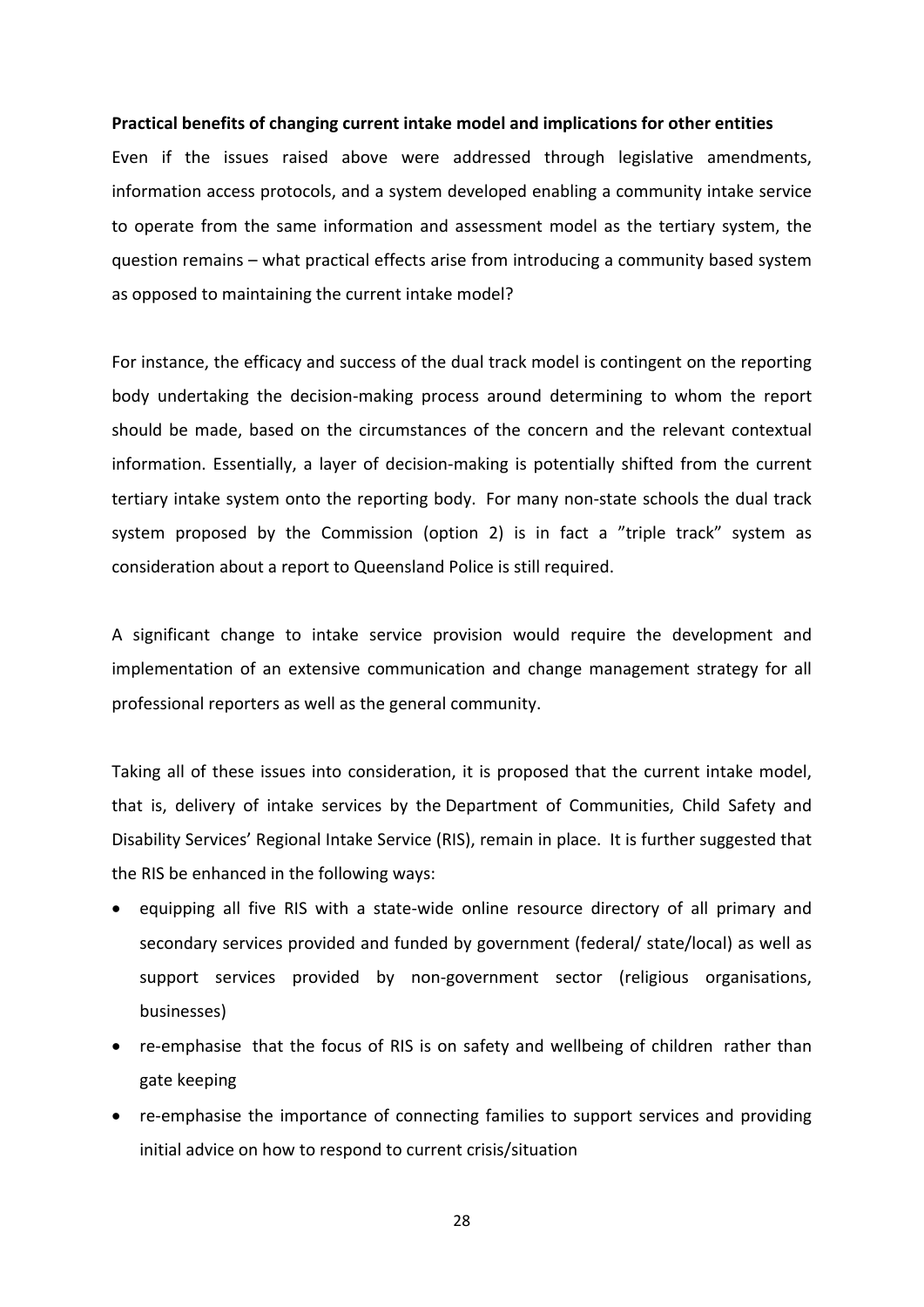- ensuring consistency across RIS teams with respect to informing non-state schools of intake decisions to enable decision‐making about actions non‐state schools can take to support the child and his/her family
- actively making referrals to secondary child protection services, where appropriate, and informing partner entities that this has occurred so that other entities, such as schools, can assist by encouraging or facilitating access to identified services

It is proposed that there are many benefits in retaining the current intake model, including:

- RIS staff already have the knowledge, skills & tools (SDM) to conduct assessments at intake phase to determine an appropriate response
- RIS staff already have statutory authority to conduct pre‐notification checks and access child protection history stored on ICMS
- RIS staff can continue to record information on ICMS which is a central repository of key information which facilitates comprehensive assessment of harm/likely harm and informs decisions about appropriate interventions
- Focus and funding can remain on building an effective, accessible secondary child protection system
- Minimal disruption to other entities Queensland Police, Schools, Health etc.

## **Recommendation 6.1:**

**QCEC recommends that delivery of intake services by the Department of Communities, Child Safety and Disability Services' Regional Intake Service (RIS) remains in place and be enhanced, through a focus on consistency and working actively with the secondary service system to meet the needs of children and families.**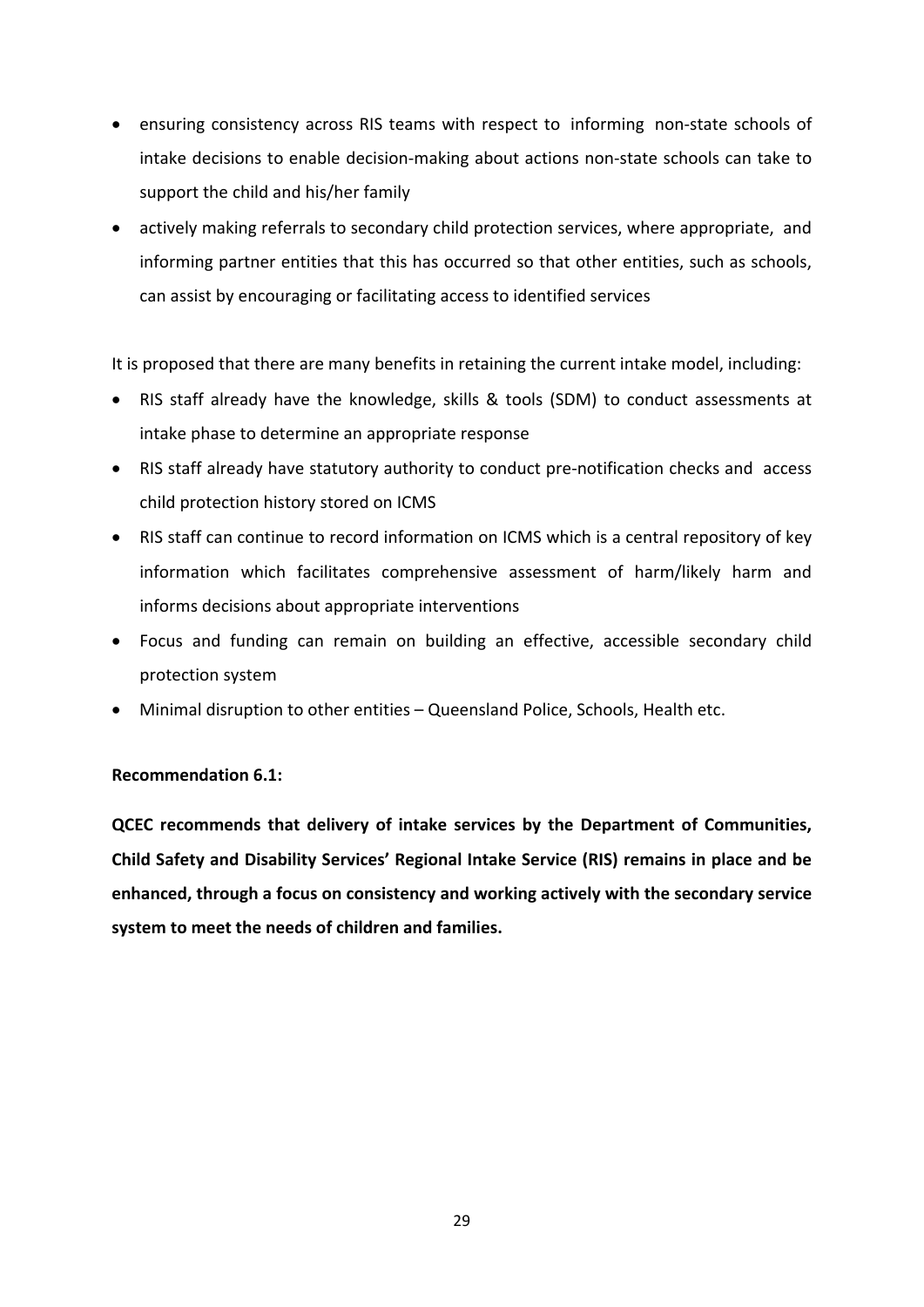## <span id="page-31-0"></span>**7.0 Structured Decision‐Making Tools**

The discussion paper highlights a number of issues regarding the Structured Decision‐ Making Tool, noting a range of feedback both positive and negative from various bodies regarding its effectiveness in supporting decision-making by Department of Communities – Child Safety and Disability Services.

Use of decision‐making tools, such as the Child Safety Practice Manual and the Structured Decision‐Making Tool as a resource to provide guidance to Child Safety Officers in making key decisions around the safety and wellbeing of children is supported. Without the use of tools, judgement is left to the knowledge and experience of the practitioner and their team, which has historically resulted in significant variance in how child protection concerns are managed within the tertiary system.

However, it is noted that the use of these tools is to *guide* decision‐making as opposed to stipulating the outcome, and cannot be used in isolation without informed professional judgement. In particular, decision-making processes are frequently based on managing risk, as opposed to developing strengths, and it is vital to engage in decision‐making that identifies key strengths and protective factors for children and families.

Other comments are noted in the discussion paper regarding decision‐making tools being *"incident based*" and therefore not reflecting issues of cumulative harm or other broader contextual factors. This frequently presents as an issue for Catholic School authorities, who may report a number of concerns to Child Safety Services over a period of time regarding a student or family without any intervention by Child Safety Services. It is critical that decision‐making is undertaken holistically, rather than solely on the reported concern at that time.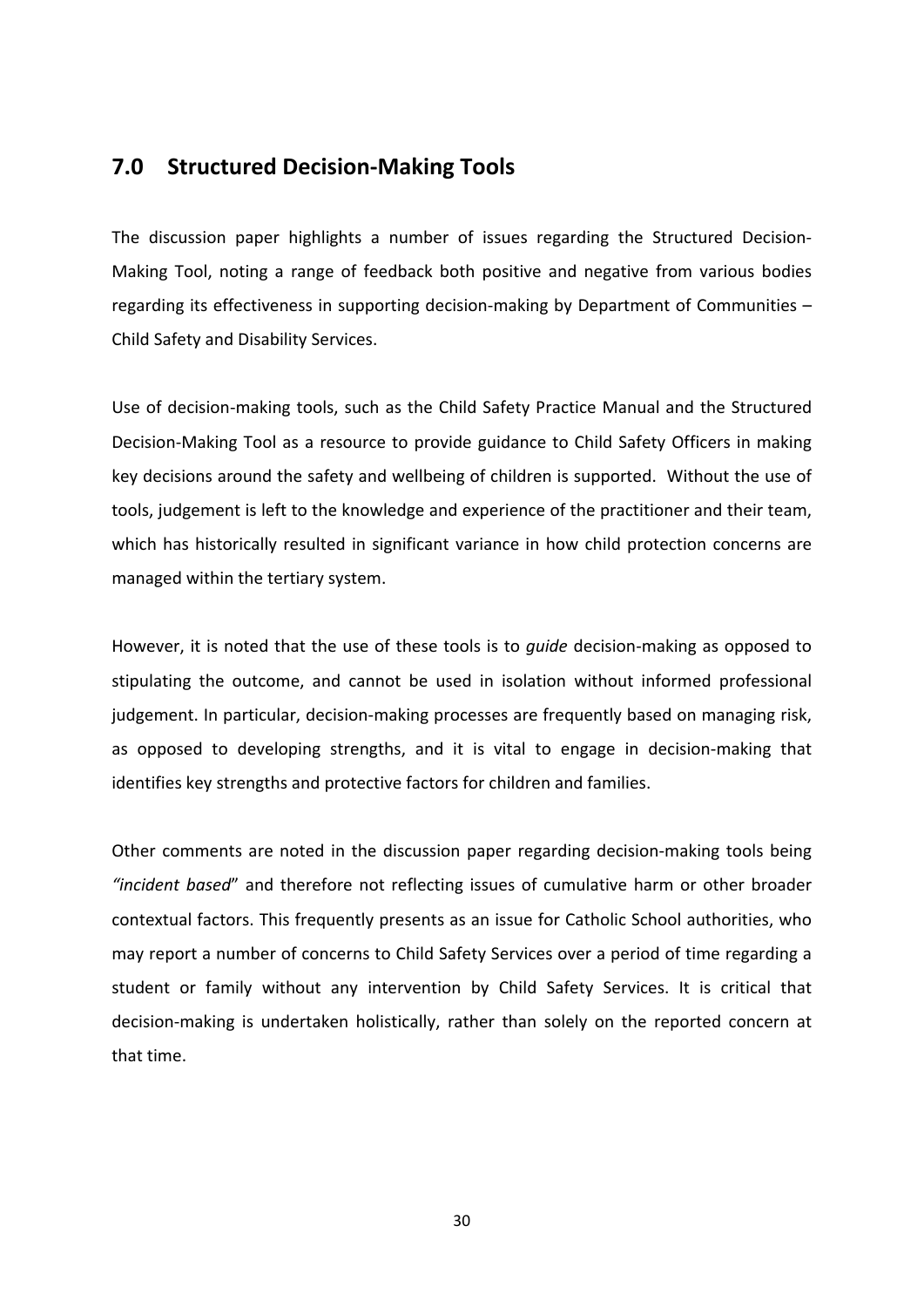#### **Recommendation 7.1:**

**It is recommended that any changes to the Structured Decision‐Making Tool be** *evidence based***, noting the review and validation studies undertaken by the Wisconsin Research Center regarding the tool on which the Queensland SDM is based.** 

#### **Recommendation 7.2:**

**As Queensland has implemented the decision‐making tool since 2006 and has managed a significant number of intakes through the system over this period, there is the intrinsic ability to utilise this data and review the efficacy of the system in the Queensland context. Any changes to the system should be based on the findings of such a review.**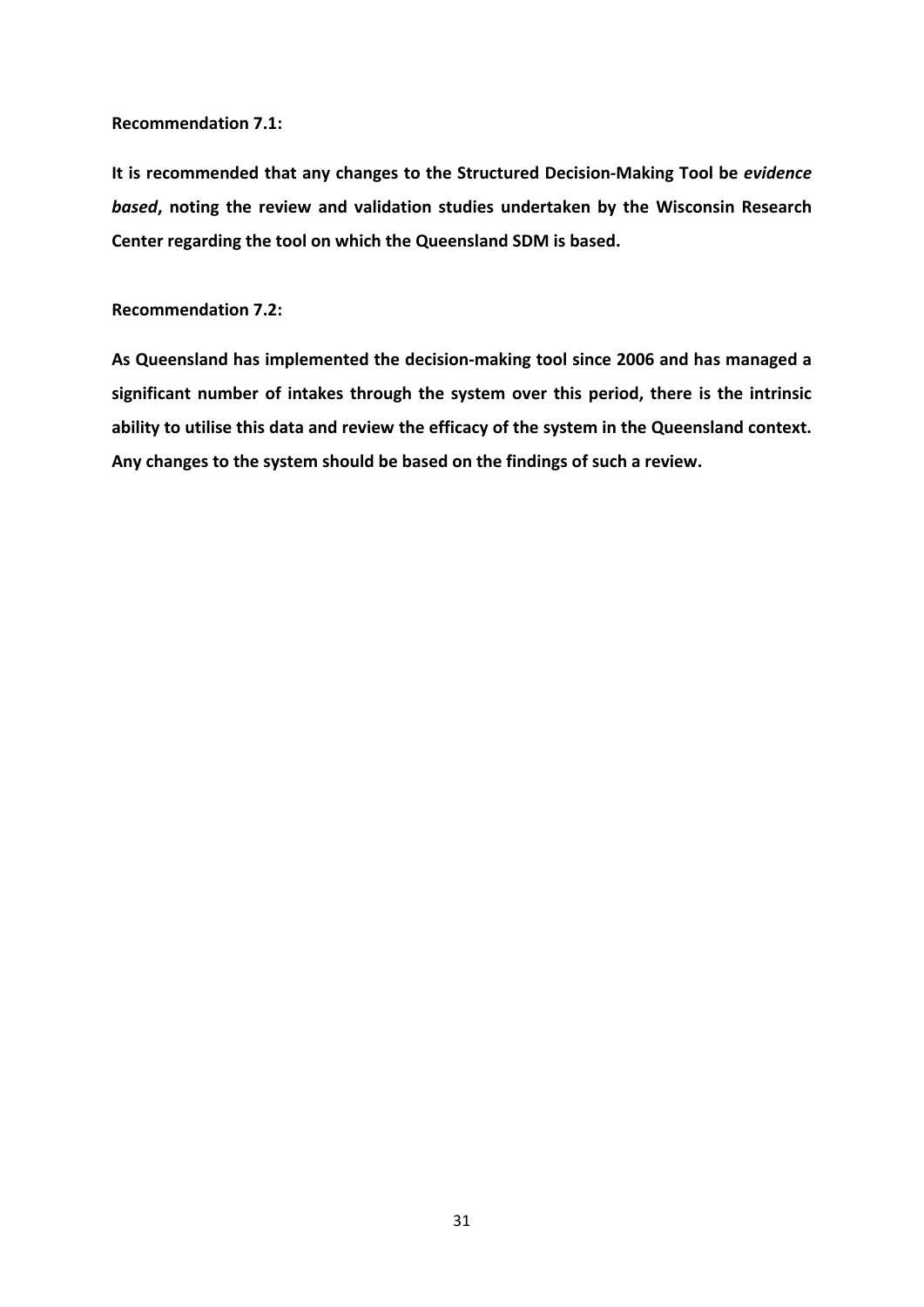## <span id="page-33-0"></span>**8.0 The SCAN System**

QCEC acknowledges the role the SCAN system plays in protecting Queensland children.

A SCAN team's ability to focus, through interdisciplinary collaboration and consultation, on the holistic management of cases, to effectively share information between agencies, and oversee and coordinate the management of child protection concerns, greatly enhances the ability of all concerned agencies to protect children in their care or other children and young people with whom they come into contact.

SCAN is a system that has great potential and ability to work towards best outcomes for children, young people and families if used effectively.

SCAN could be used as a forum to enable discussion and planning of intervention for families with complex needs who **do not** reach the threshold for a formal determination or substantiation of child abuse or neglect.

For example SCAN could be used:

- in cases of chronic absenteeism and with parents who struggle to provide a stable, secure and predictable environment for their children
- to facilitate coordination of information (cumulative harm)
- in the identification of appropriate secondary support services and ongoing role of primary/universal services e.g. schools etc.
- to discuss active/facilitated referral
- undertake a case management role to review to point of successful engagement with a service.

SCAN processes such as these would be particularly useful for "frequently encountered families". SCAN processes also highlight the need for timely and effective information sharing between agencies where a child may been need of protection. This is particular relevant in cases of mobile families where young people move between school systems, and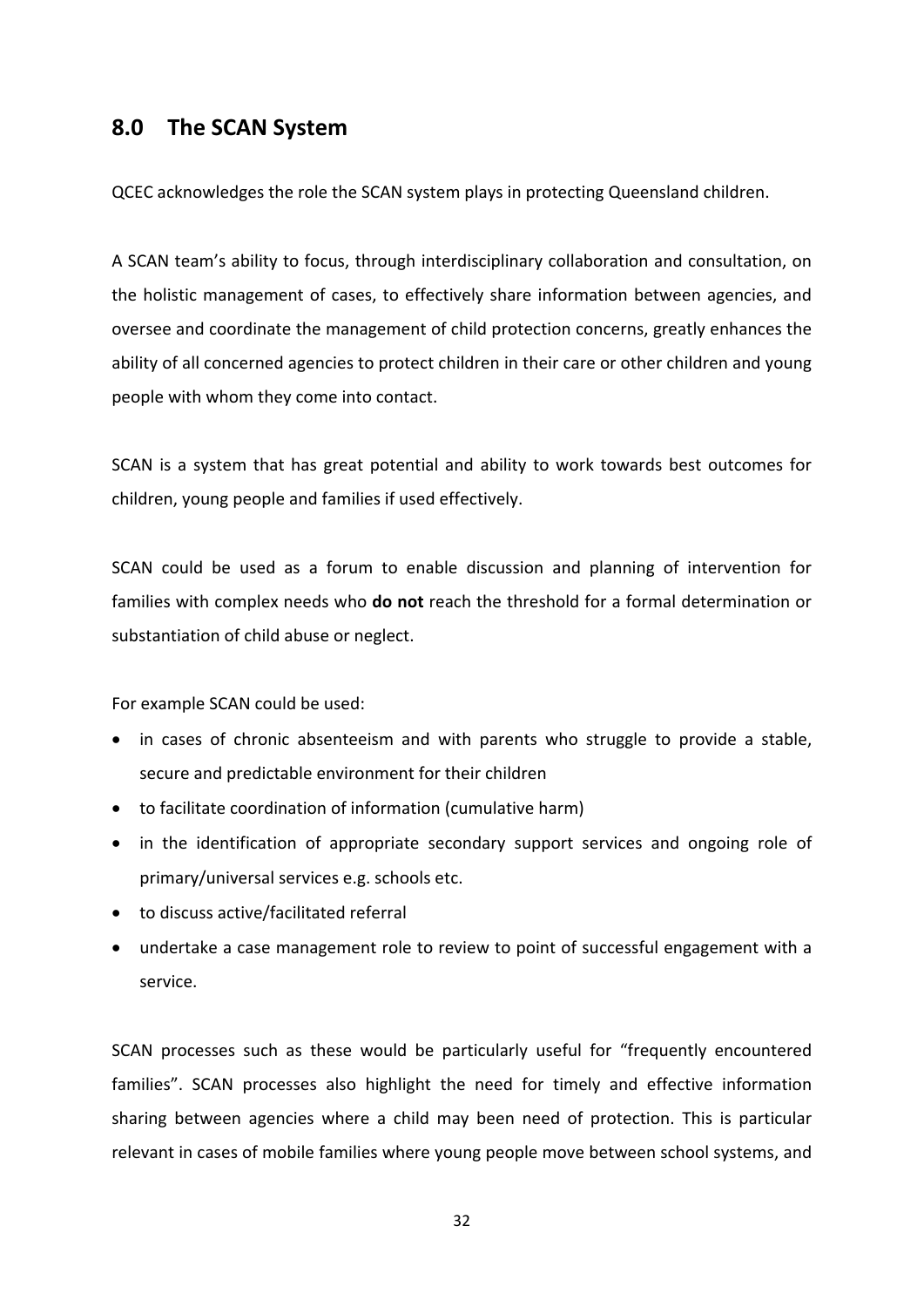extended absenteeism or other child protection concerns may not be readily identified in a timely manner resulting in potentially significant harm to a child.

## **Recommendation 8.1:**

## **QCEC strongly supports the retention of the SCAN system and supports the proposal put**

## **forward by the Commission which is as follows:**

*"The Commission is exploring the option of providing a range of different responses to notifications which might involve the family, in certain cases, being provided with a family assessment and timely services without a formal determination or substantiation of child abuse or neglect.* 

*If such a model is considered suitable for Queensland, a review of the current SCAN model may need to be undertaken to ensure that families receiving a response from a 'differential pathway' can be referred to SCAN. Such a review should include provisions for the inclusion, as core members of SCAN, of non‐government agencies that are responsible for specific pathways."*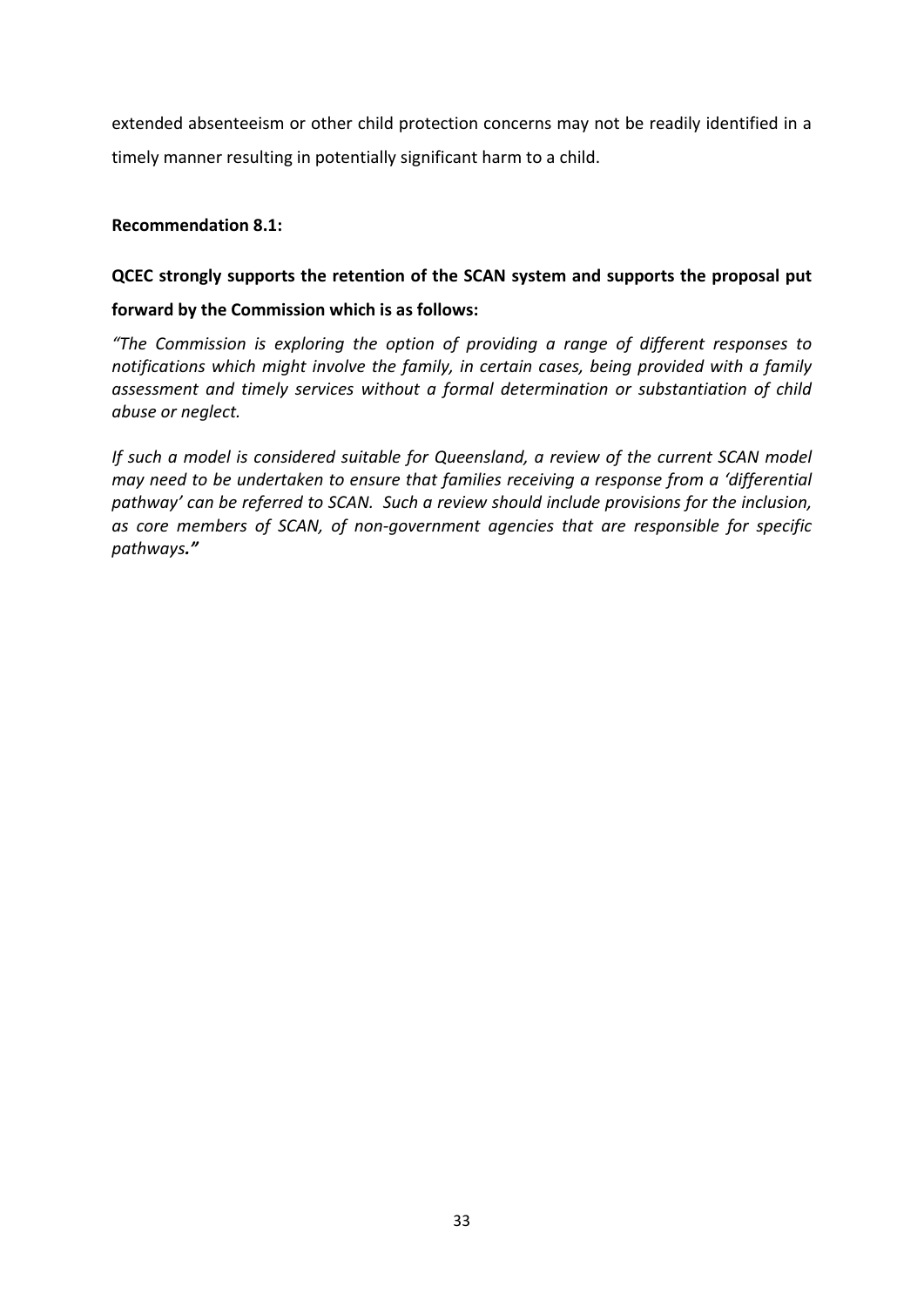## <span id="page-35-0"></span>**9.0 Secondary Services in Queensland**

Owing to the high threshold required by Child Safety Services for their statutory intervention, schools are often left supporting at-risk children and their families with no statutory backing, limited funding support or access to primary and secondary support and therapeutic services.

Strong support is given to the building of a coordinated and robust secondary child protection service system for Queensland. To be effective this system must provide state‐ wide coverage and actively facilitate families' engagement with existing primary/universal services.

## **Planning for secondary support services**

The following ideas are offered on ways in which agencies can work collaboratively to plan a coordinated and robust secondary child protection service system:

- It is proposed that planning of secondary services occur at local level as each community will have different needs and dynamics. Additionally "ownership" at local level is the key to success in both the planning and implementation phase
- Any planning process needs to involve relevant local, state, federal government departments; community based primary, secondary and tertiary services, as well as religious based organisations or business
- A designated person or lead agency to drive the process is critical and the mandate to do so must come from the community. Whilst a "driver" is important, a team approach is required to share responsibility of coordinating and facilitating planning/consultation processes
- Resources need to be allocated for the planning process as many government and non‐ government agencies would not have the capacity to assume this responsibility as they are already overstretched and have experienced significant cost cutting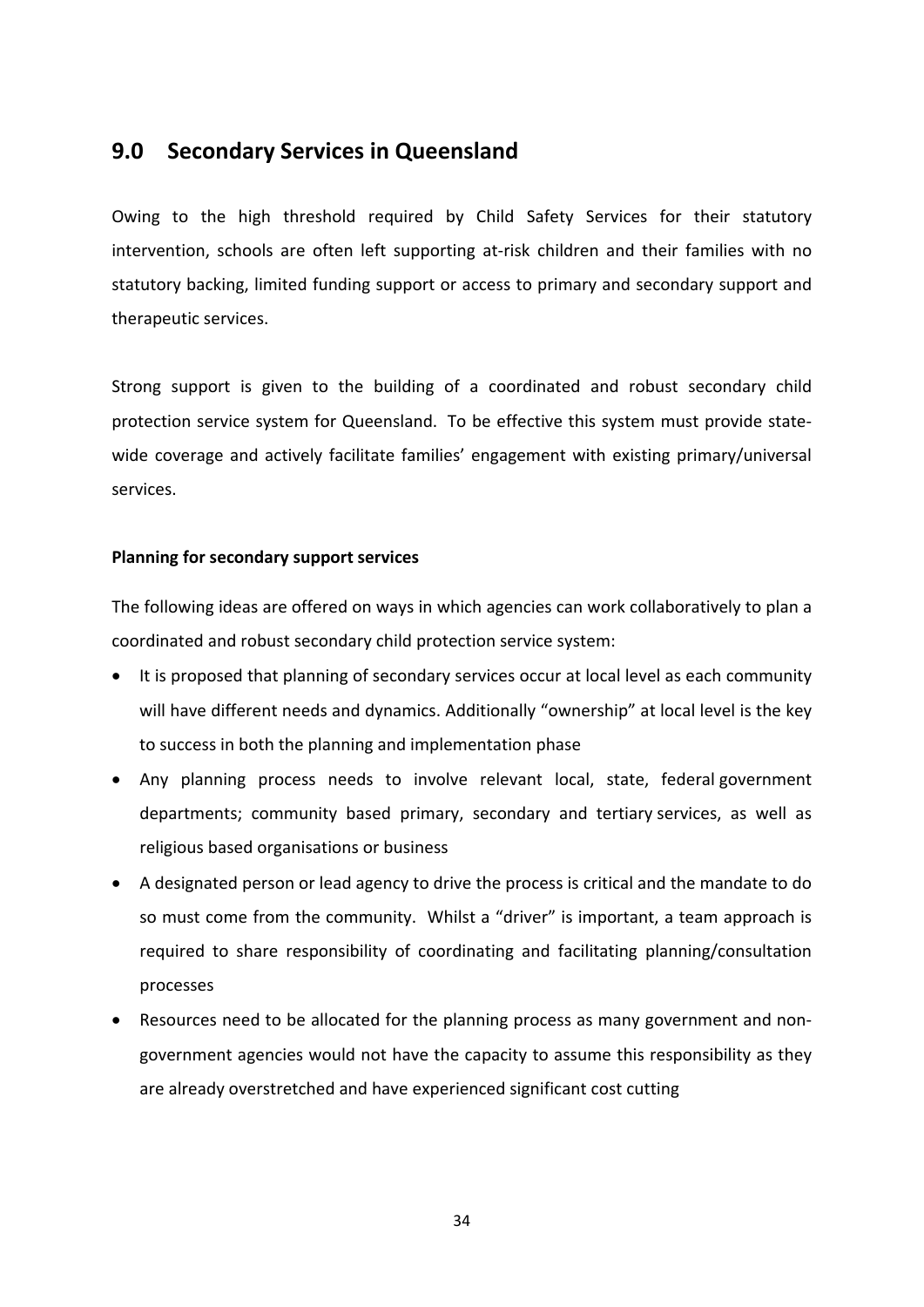- As a starting point, preliminary mapping of stakeholders and services within the community would be beneficial, acknowledging the many local programs and services that have been developed at a regional level to address particular needs.
- Furthermore a shared language about what is meant by primary, secondary and tertiary services is important as is establishing a shared understanding about the vision and identification of possible constraints to the process

## **Collaborative responses**

It is proposed that a stronger focus on collaboration between child protection agencies and the participation of schools in this collaboration process, with an emphasis on strengthening families to protect their children at all points of the child protection continuum, is the key to a more effective child protection system in Queensland.

Currently there are no formal structures in place to facilitate a collaborative response to vulnerable families. Consequently each system (education, health, non‐government support services, police) tend to have a reactive rather than a proactive response to these families who keep "bouncing back" into contact with these systems until the situation escalates to the point where a report to statutory authorities is initiated or required.

It is suggested that some positive initiatives such as the move towards establishing a Family Support Alliance (Beenleigh, Inala, Ipswich, Toowoomba areas), though still in its infancy, perhaps may be an avenue to facilitate a collaborative response to vulnerable families.

Services such as a Family Support Alliance's role could include:

- mapping of existing local support services, establishing a local database/resource directory of services and keeping this up to date and accessible to government and non‐ government services in the area
- establishing working groups/reference groups that focus on systems, structures and advocacy at all points of the CP Continuum – Prevention, Early Intervention and Tertiary responses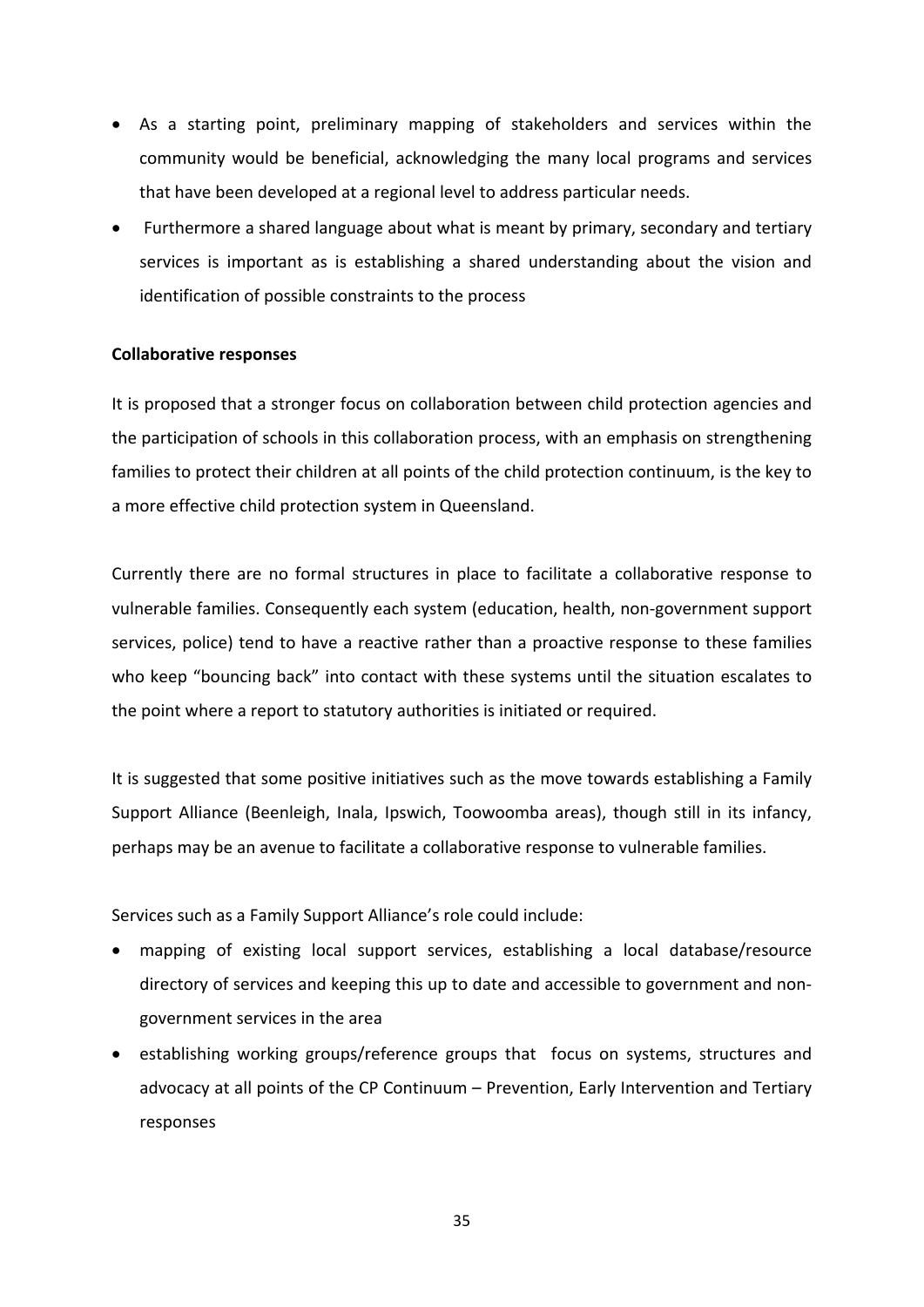being operationally focussed i.e. enable discussions about vulnerable families, identify what each system can contribute towards strengthening the family, sharing ideas on how to engage the family and how to track progress/successes

Without this type of integrated child protection response, children can fall through the gap. See the following Case study 3 involving school non-attendance as an example of children falling through the gap:

#### *Case study 3.*

A student is 7 years of age and is in year 2. The school is concerned about the student's non*attendance at school over a period of a year and a half. When attending prep, the student's attendance was inconsistent however as this was non‐compulsory, the school did not push the matter, though did discuss with parents the importance of regular attendance.* 

At the commencement of year 1, a pre-enrolment meeting was held with the parents to discuss the *importance of regular school attendance, discuss potential difficulties the family may be experiencing* in getting the child to school and to discuss strategies the school can put in place to encourage the *student's attendance. The parents gave a commitment to ensuring regular school attendance. This* was successful for a period of time however by the end of the student's Year 1, the student had been *absent for more than 50 days and in the student's Year 2, between January and May, the student was absent for over 70 days and then stopped attending entirely.* 

*All communication by the school to the parents (phone calls to mobile and landline, letters etc.) was ignored by the parents.*

*The school made a report to Child Safety Services and Queensland Police, however both stated it was not a child protection issue and that no further action would be taken. Child Safety Services requested the school stop making reports about non‐ attendance. A report was made to the Office of Non‐State Schools and to date this student cannot be tracked.*

#### *Key issues/Concerns identified*

*Chronic absenteeism is a form of neglect and has significant impact on a child's academic, social and emotional development. Non‐attendance impacts on a child's life opportunities and has life‐long implications yet this does not 'screen in' for Child Safety Services risk assessment tool (SDM).* 

*In this case, the student's learning was being impacted on and he was already starting to experience difficulties in reading, writing and maths. His non‐attendance was starting to affect his language* development i.e. his ability to listen, understand and express himself. In the long term it is likely that *he would experience learning and developmental delays thus reducing his educational and job opportunities.*

A lack of response from all systems and lack of community supports in the area has led to this *student's educational, social and emotional needs not being met. Additionally, as the student is not at school, there is no capacity for external agencies to monitor the student's safety and wellbeing.* 

*Access to an Early Intervention Service such as Helping Out Families (HOF) or Referral for Active Intervention (RAI) may have been useful at some stage for this family given these services often*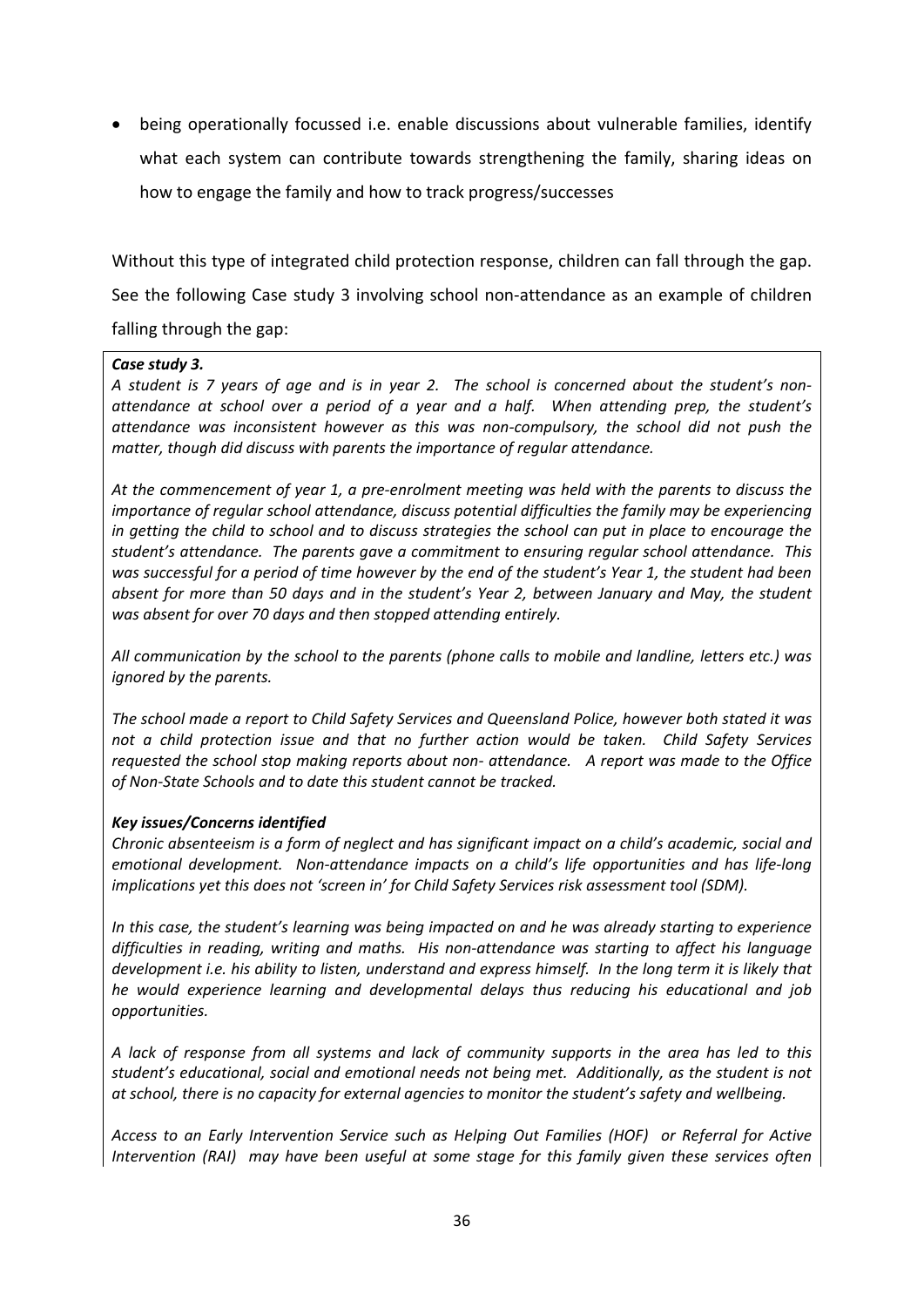*outreach to families. However, there does not appear to be any such service in the geographical location in which this family lives.*

*There had been no opportunity to discuss the case at a SCAN Information Coordination Meeting (ICM) which non‐state schools are excluded from. The SCAN process may have been one avenue to identify other possible options for the family, to check on the wellbeing of the student and/or to reinforce to parents the importance and obligation to send their child to school.*

As is highlighted in the submission of Lynette McKenzie, Deputy Director‐General of the Department of Education, Training and Employment, to the Queensland Child Protection Commission of Inquiry, schools represent a significant proportion of all referrals into the Queensland Child Protection system, with only a small proportion of the reports made resulting in the commencement of a statutory investigation and assessment. Owing to this lack of statutory response, and importantly a significant lack of early intervention and preventative services and resources in Queensland as highlighted in case study 3, schools are increasingly required under their broad duty of care to support at-risk students and families, working with no statutory authority backing and limited funding and support.

### **Development of an intensive targeted secondary service**

It is apparent that Queensland requires a secondary system that addresses the growing gap that exists between families who voluntarily and willingly access supports and families who are resistant or not able to access supports even when a facilitated referral process is activated.

Within the secondary system there needs to be intensive targeted intervention services. While intensive targeted secondary services could be coordinated and case managed through the non‐government sector, statutory oversight at least initially would be beneficial to keep these families linked into these services to address protective needs. The goal would be to transition these families into voluntary secondary systems (similar to RAI) and ultimately 'step them down' into primary/universal support services.

To be effective it is clear that responsibility for the safety and wellbeing of "at risk" families should be shared across tertiary, secondary and primary services. This can be achieved by continuing to provide ongoing access to services for children and families through active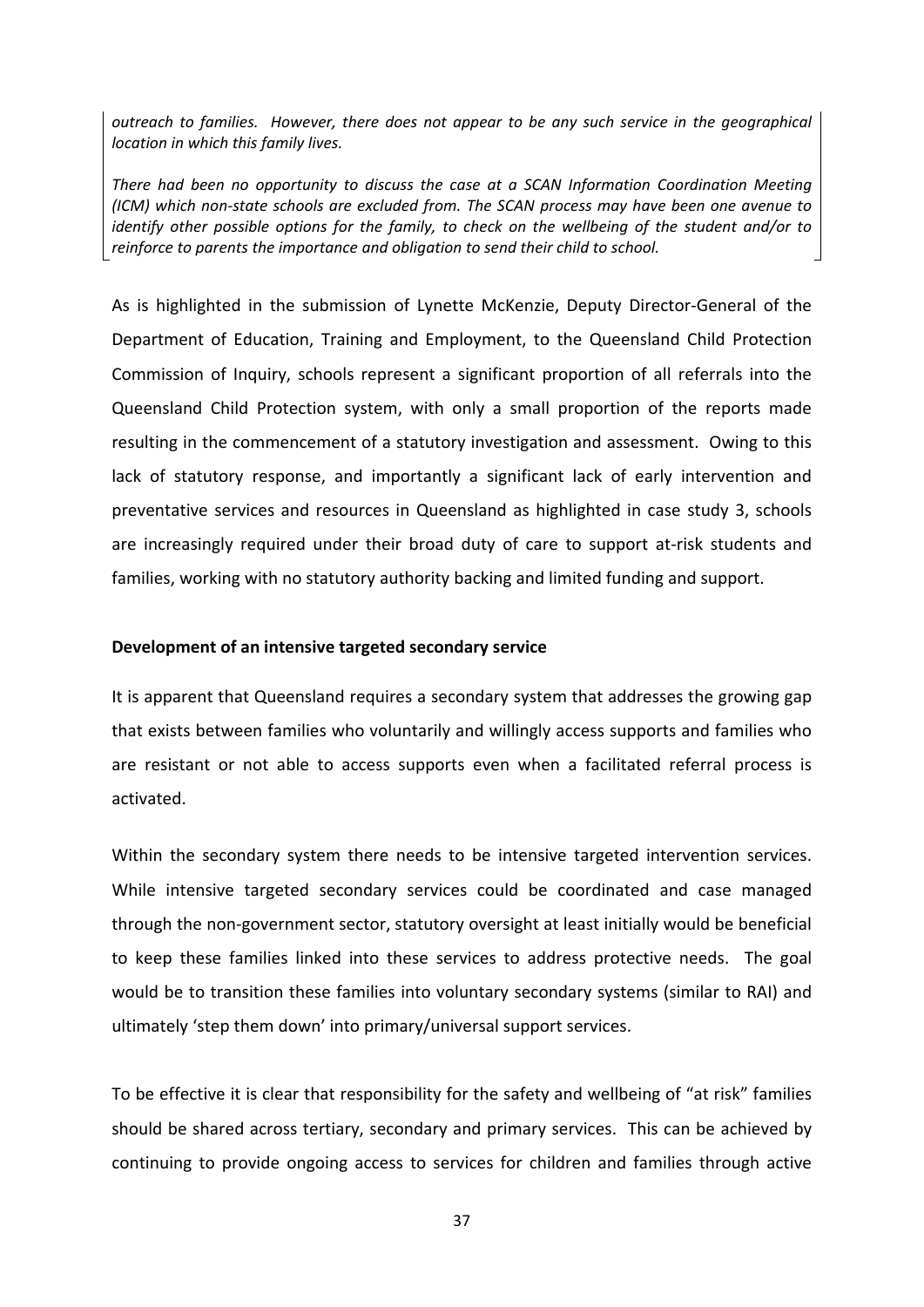involvement in case planning processes, taking on responsibility for specific tasks, sharing information/concerns, monitoring and participating in reviews. This approach would avoid any duplication of services thus delivering more efficient/cost effective services and leveraging knowledge, skills, relationship and influence the agency may have.

## **Recommendation 9.1:**

**It is recommended that the Commissioner further scope the availability and resourcing of secondary child protection services in Queensland, and explore how formalised and coordinated approaches to family intervention can mitigate the risks towards children and families failing to receive appropriate responses which subsequently place them at greater likelihood of involvement in the Child Protection system.**

#### **Recommendation 9.2:**

**It is recommended that an intensive targeted secondary service network be developed to address the growing gap that exists between families who voluntarily and willingly access supports and families who are resistant or not able to access supports even when a facilitated referral process is activated.**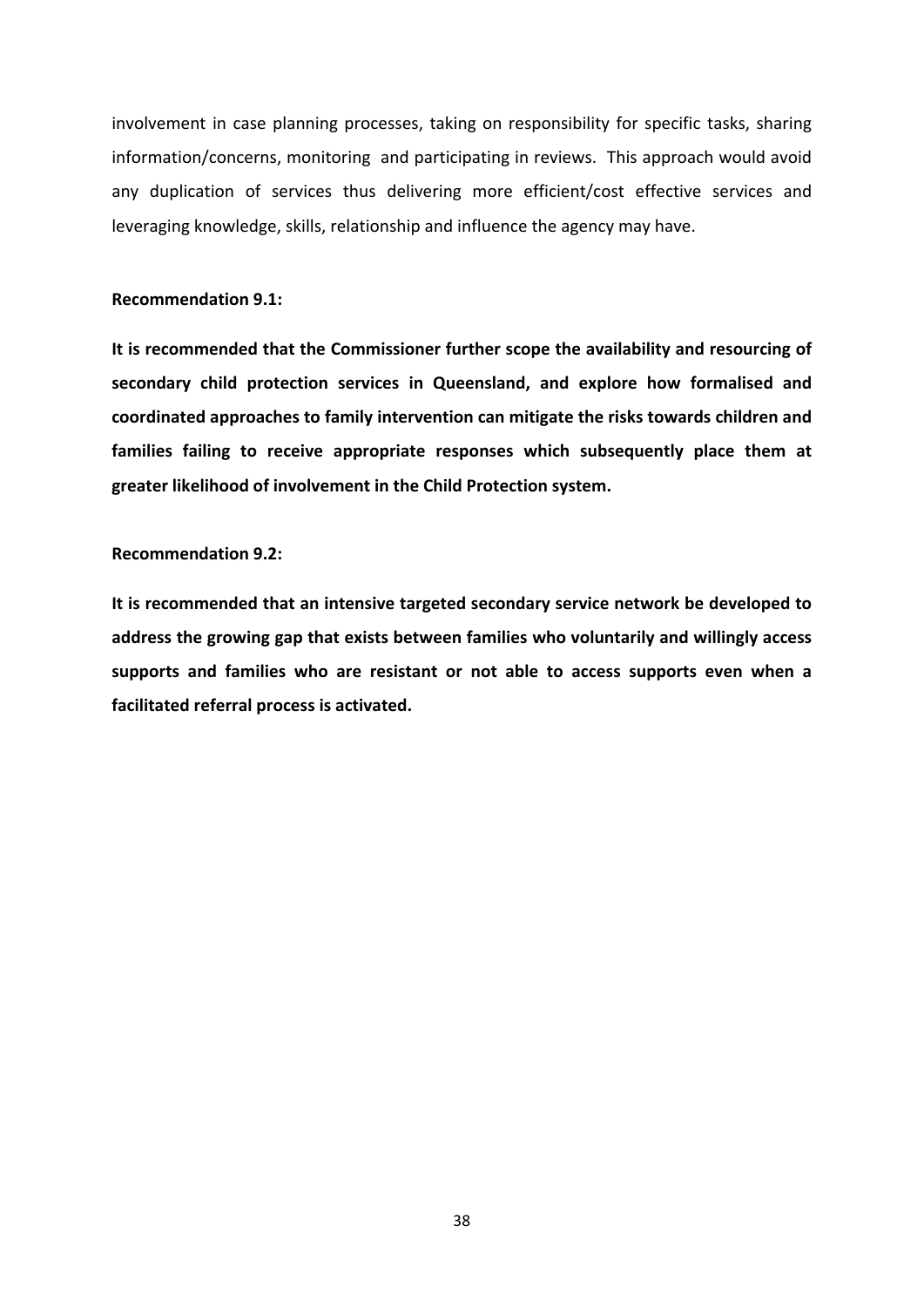## <span id="page-40-0"></span>**10.0 Transition through the Child Protection System**

Students in care of the state, both in state and non‐state schools in Queensland, receive limited Education Support Funding supplied through the school from the Queensland Government. Under this funding scheme, all students in care are required to have an individual Education Support Plan (ESP) developed and reviewed each year while they are at school. QCEC notes that whilst there are many successes through ESPs, there are a number of issues impacting upon the efficacy of the planning process, including the high turnover of Child Safety Officers affecting consistency in implementation.

The relationship between Child Safety Services and schools is critical in terms of both the integration of children in care into a new school, and the transition process upon leaving school. Timely, planned and individualised processes are important to the success of any integration or transition of a student in care, combined with comprehensive information sharing protocols.

Again, the known workload and prioritisation issues affecting Child Safety Officers frequently impacts upon attendance of Child Safety personnel at the relevant school based planning or management meetings, and the consequent success of any individual plan.

Schools play a significant role in not only educating young people to prepare them for their future, but also in the social and emotional support of these young people. Consequently, schools are uniquely positioned to be engaged and funded in some way to better support the transitioning of children through the child protection system and also assist them when they are exiting the system when their schooling is completed. Such funding may include the following services and resources:

- Increased access to specialist and therapeutic services, including Advisory Visiting Teachers, Occupational Therapists, Speech Pathologists and specialist counselling, or allocated youth/social work support to help the transition into school
- Provision for informed training for all professionals (such as youth workers, kinship carers and teacher aides) and time allocated for liaison between agencies and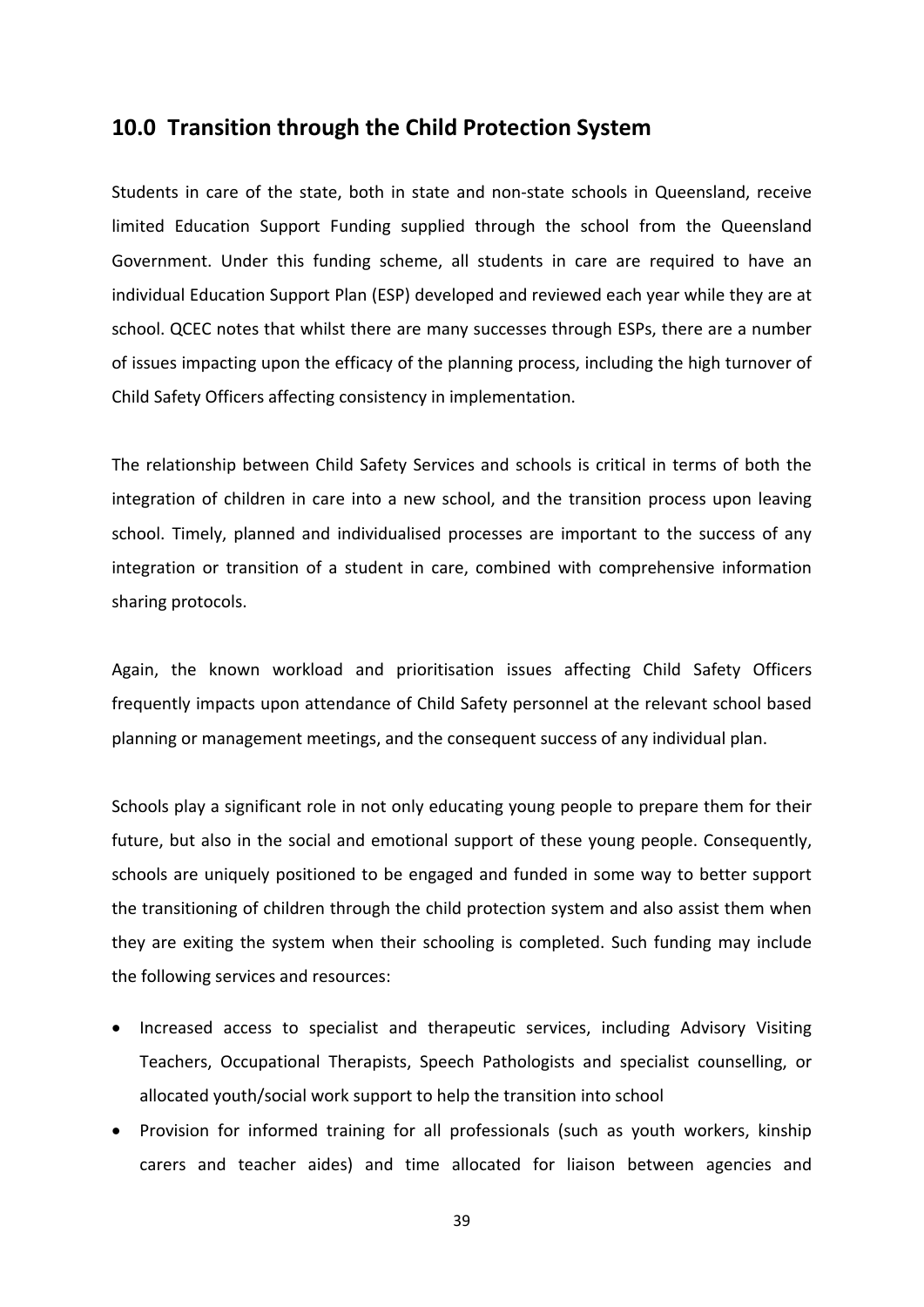professionals, to promote greater collaboration and understanding of their contribution to the support system wrapped around the young person.

- Implementation of specific needs-based training for schools in order to meet the needs of young people in care, for example responding to trauma.
- Creating a dedicated position for Education within the Department of Communities, to have oversight in key areas including: quality assurance of Education Support Planning, monitoring of educational needs, and liaison between the department and schools.
- Access to specialist assessments in a timely manner, particularly relevant to the Educational Support Planning process, in order that plans are informed by all parties supporting the young person.
- Development of systems to allow the regularly evaluation and monitoring of policy, planning and intervention processes for young people in care.

## **Recommendation 10.1:**

**That the Commission formally acknowledge that schools play an important role in their connection with children and young people in the care of the State. It is proposed that schools be funded appropriately so they can better assist students in care of the State when they are at school, and also when they are transitioning out of the child protection system and educational environment.**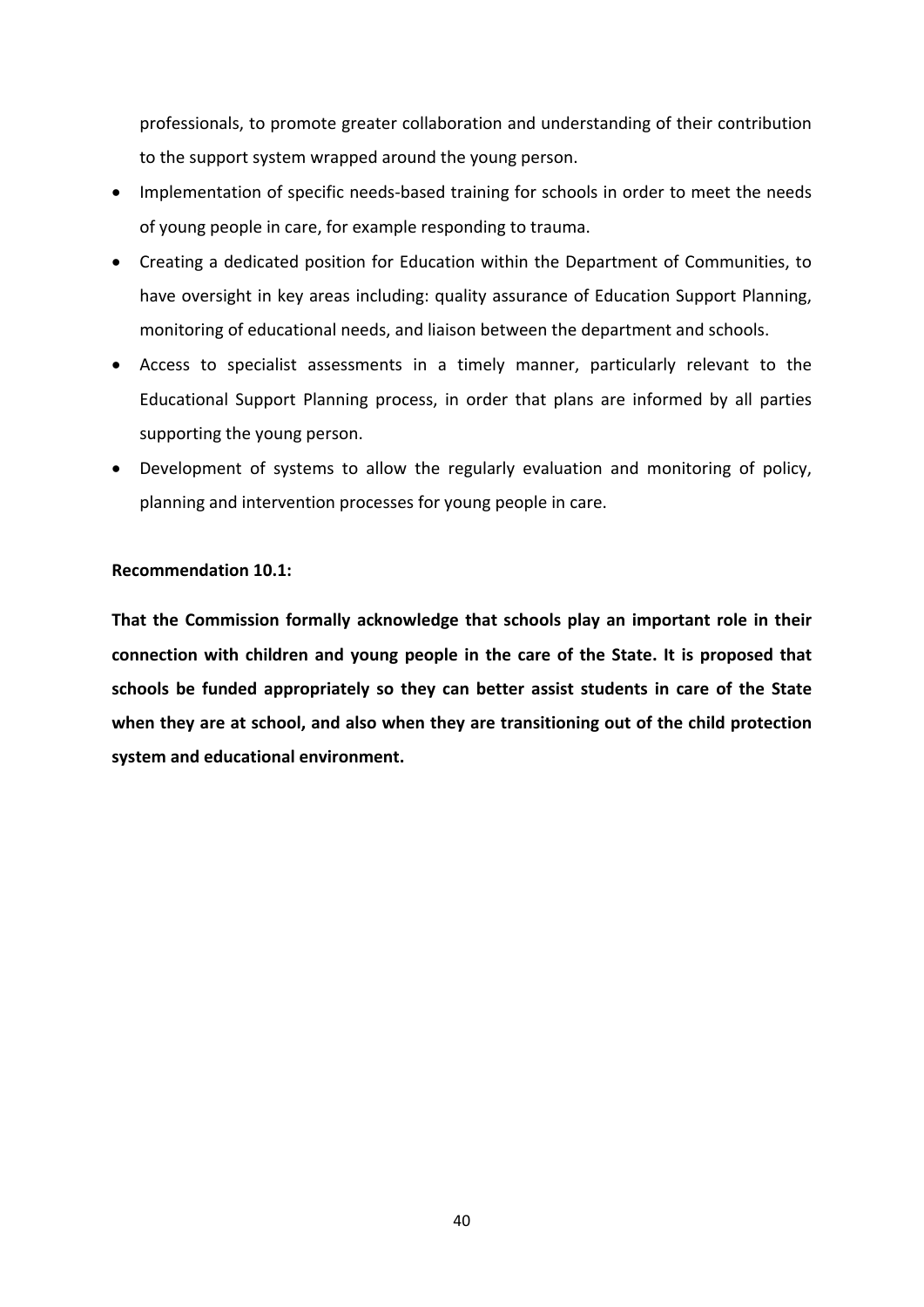## <span id="page-42-0"></span>**11.0 Conclusion**

QCEC reaffirms the commitment of Catholic Schools within the non‐state school sector to ensuring the safety and well-being of students, through the provision of safe school environments and working with the appropriate authorities to respond to concerns of harm and abuse. Catholic schools are committed to meeting all legislative and regulatory requirements and look forward to the findings of this Inquiry.

In addition to the concerns and challenges highlighted in this submission, the child protection system in Queensland presents a number of opportunities to enhance the lives of children and families. It is hoped that this Inquiry will highlight these opportunities, and consideration be given to ways in which all relevant agencies and departments working with, or responsible for children and young people, can work in collaborative partnerships to meet the child protection needs of Queensland children.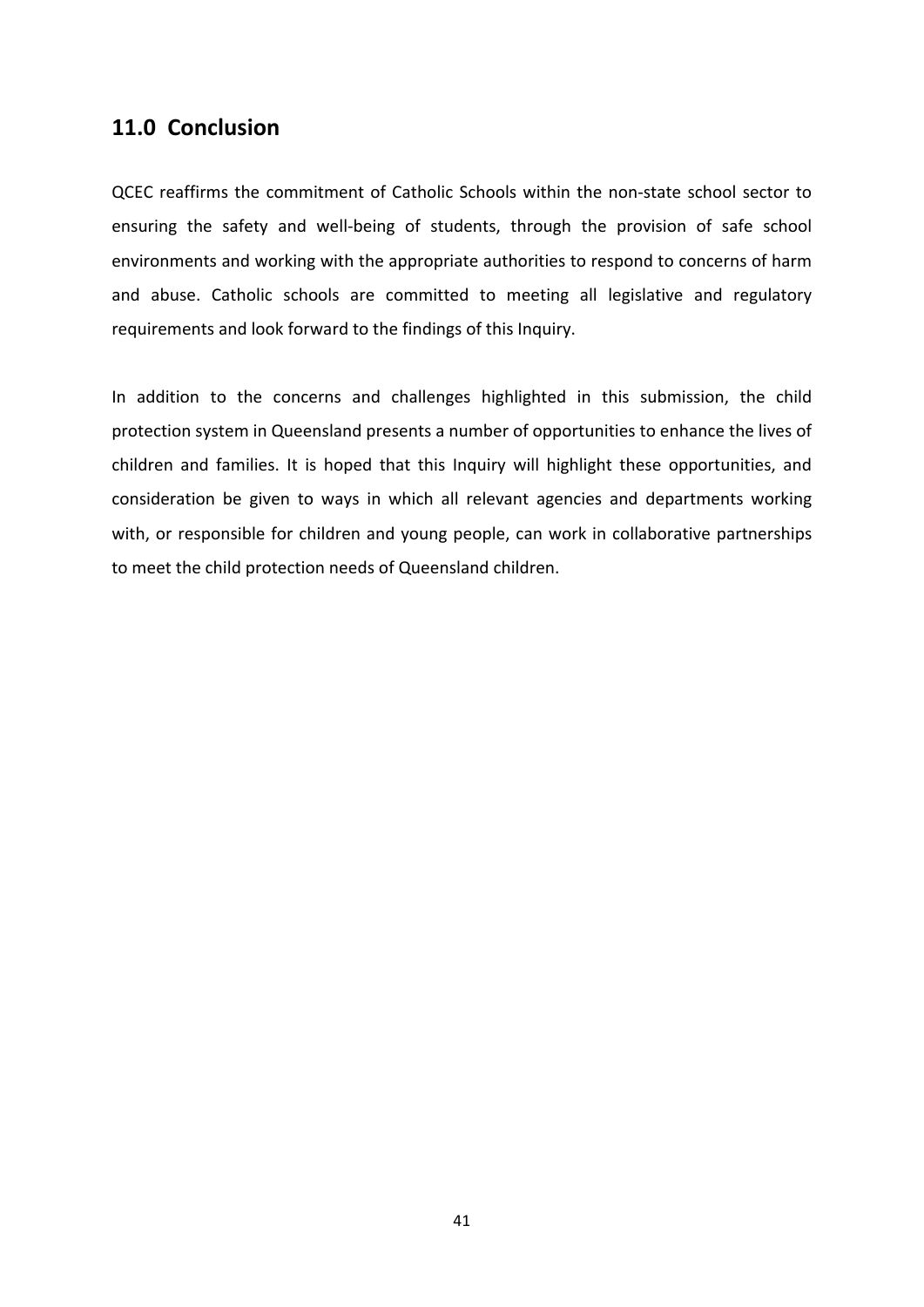## **APPENDIX 1**

# *Education (Accreditation of Non-State Schools) Act 2001*  **Education (Accreditation of Non-State Schools) Regulation 2001**

**Current as at 29 January 2013** 

## **Part 2 Accreditation criteria**

## **10 Health, safety and conduct of staff and students**

(1) A school must have written processes about the health and safety of its staff and students, that accord with relevant workplace health and safety legislation.

(2) Also, the school must have written processes about the appropriate conduct of its staff and students, that accord with legislation applying in the State about the care or protection of children.

(3) Without limiting subsection (2), the processes must include—

(a) a process for the reporting by a student to a stated staff member of behaviour of another staff member that the student considers is inappropriate; and

(b) a process for how the information reported to the stated staff member must be dealt with by the stated staff member.

(4) For the process mentioned in subsection (3)(a), there must be stated at least 2 staff members to whom a student may report the behaviour.

(5) Also, without limiting subsection (2), the processes must include the following—

(a) a process for reporting—

(i) sexual abuse or suspected sexual abuse in compliance with the *Education (GeneralProvisions) Act 2006*, section 366; and (ii) a suspicion of likely sexual abuse in compliance with the *Education (General Provisions) Act 2006*, section 366A;

(b) a process for—